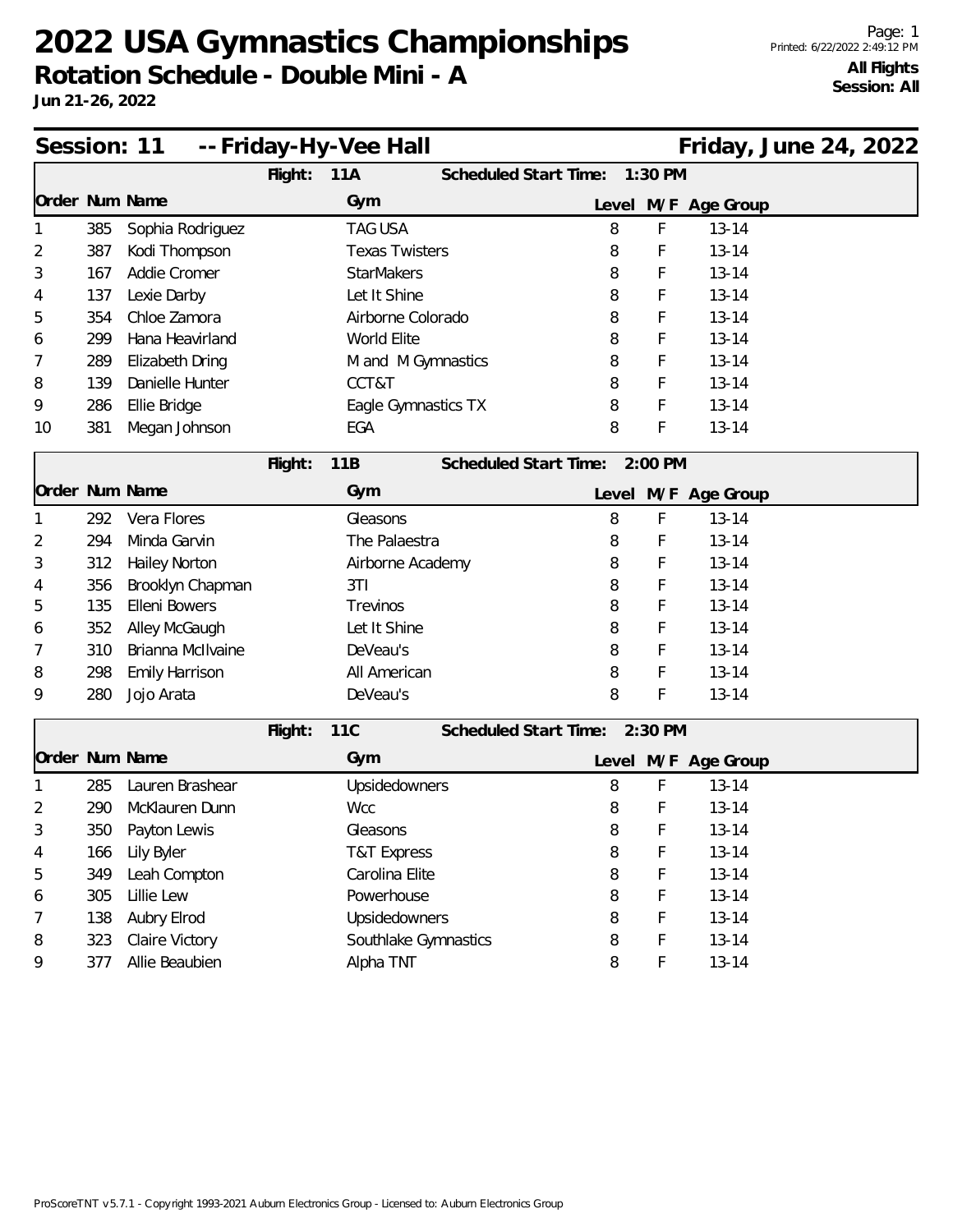| Session: 11    |     |                        |         | -- Friday-Hy-Vee Hall      |                       |       |         |                     | Friday, June 24, 2022 |  |
|----------------|-----|------------------------|---------|----------------------------|-----------------------|-------|---------|---------------------|-----------------------|--|
|                |     |                        | Flight: | 11D                        | Scheduled Start Time: |       | 3:00 PM |                     |                       |  |
| Order Num Name |     |                        |         | Gym                        |                       |       |         | Level M/F Age Group |                       |  |
|                | 314 | Kambree Reed           |         | TexStar                    |                       | 8     | F       | $13 - 14$           |                       |  |
| 2              | 300 | Kendall Helms          |         | <b>Full Force</b>          |                       | 8     | F       | $13 - 14$           |                       |  |
| 3              | 141 | <b>Aubrey Myles</b>    |         | <b>STLE</b>                |                       | 8     | F       | $13 - 14$           |                       |  |
| 4              | 168 | Shelby Rivas           |         | Upsidedowners              |                       | 8     | F       | $13 - 14$           |                       |  |
| 5              | 136 | Landree Buske          |         | TexStar                    |                       | 8     | F       | $13 - 14$           |                       |  |
| 6              | 195 | <b>Brinlee Presher</b> |         | <b>NSB</b>                 |                       | 8     | F       | $13 - 14$           |                       |  |
| 7              | 170 | Chayce Welborn         |         | Upsidedowners              |                       | 8     | F       | $13 - 14$           |                       |  |
| 8              | 145 | Rachel Terry           |         | <b>Invictus Gymnastics</b> |                       | 8     | F       | $13 - 14$           |                       |  |
| 9              | 140 | Natalie Metz           |         | Aspire                     |                       | 8     | F       | $13 - 14$           |                       |  |
| 10             | 133 | Kendall Achen          |         | Nook TNT                   |                       | 8     | F       | $13 - 14$           |                       |  |
|                |     |                        | Flight: | 11E                        | Scheduled Start Time: |       | 3:30 PM |                     |                       |  |
| Order Num Name |     |                        |         | Gym                        |                       | Level |         | M/F Age Group       |                       |  |
|                | 386 | Macye Sanchez          |         | Zero Gravity               |                       | 8     | F       | $13 - 14$           |                       |  |
| 2              | 288 | Kyra Delatorre         |         | Agility                    |                       | 8     | F       | $13 - 14$           |                       |  |
| 3              | 309 | <b>Tess McHugh</b>     |         | Airborne Academy           |                       | 8     | F       | $13 - 14$           |                       |  |
| 4              | 301 | Ashley Inscoe          |         | Sonshine Gymnastics        |                       | 8     | F       | $13 - 14$           |                       |  |
| 5              | 307 | Alexandra Manchev      |         | <b>Wcc</b>                 |                       | 8     | F       | $13 - 14$           |                       |  |
| 6              | 282 | <b>Emily Bolton</b>    |         | Gymnast Factory            |                       | 8     | F       | $13 - 14$           |                       |  |
| 7              | 320 | Megan Thompson         |         | Legacy T&T                 |                       | 8     | F       | $13 - 14$           |                       |  |
| 8              | 284 | Stella Bove            |         | <b>GSTA</b>                |                       | 8     | F       | $13 - 14$           |                       |  |
| 9              | 378 | Lily Durbin            |         | Phoenix Elite              |                       | 8     | F       | $13 - 14$           |                       |  |
| 10             | 191 | Noelle Borrowman       |         | <b>EWA Prosper</b>         |                       | 8     | F       | $13 - 14$           |                       |  |
|                |     |                        | Flight: | 11F                        | Scheduled Start Time: |       | 4:00 PM |                     |                       |  |
| Order Num Name |     |                        |         | Gym                        |                       |       |         | Level M/F Age Group |                       |  |
|                | 143 | Emma Roddy             |         | <b>Stars Gymnastics</b>    |                       | 8     | F       | $13 - 14$           |                       |  |
| 2              | 291 | Fiona Erwin            |         | Naples Progressive         |                       | 8     | F       | $13 - 14$           |                       |  |
| 3              | 142 | Ella Redd              |         | Rocky Mountain             |                       | 8     | F       | $13 - 14$           |                       |  |
| 4              | 313 | Sophie Purdum          |         | Airbenders                 |                       | 8     | F       | $13 - 14$           |                       |  |
| 5              | 303 | Mya Lapeyrouse         |         | Phoenix Elite              |                       | 8     | F       | $13 - 14$           |                       |  |
| 6              | 317 | Bj Skipworth           |         | All American               |                       | 8     | F       | $13 - 14$           |                       |  |
| 7              | 204 | Oakley Holmes          |         | Edge Sports                |                       | 8     | F       | $13 - 14$           |                       |  |
| 8              | 134 | Elizabeth Ayers        |         | Gymnast Factory            |                       | 8     | F       | $13 - 14$           |                       |  |
| 9              | 283 | Mollie Bortz           |         | CEG                        |                       | 8     | F       | $13 - 14$           |                       |  |
| 10             | 311 | Sophie Meilleur-Myles  |         | Tataru's Gymnastics        |                       | 8     | F       | $13 - 14$           |                       |  |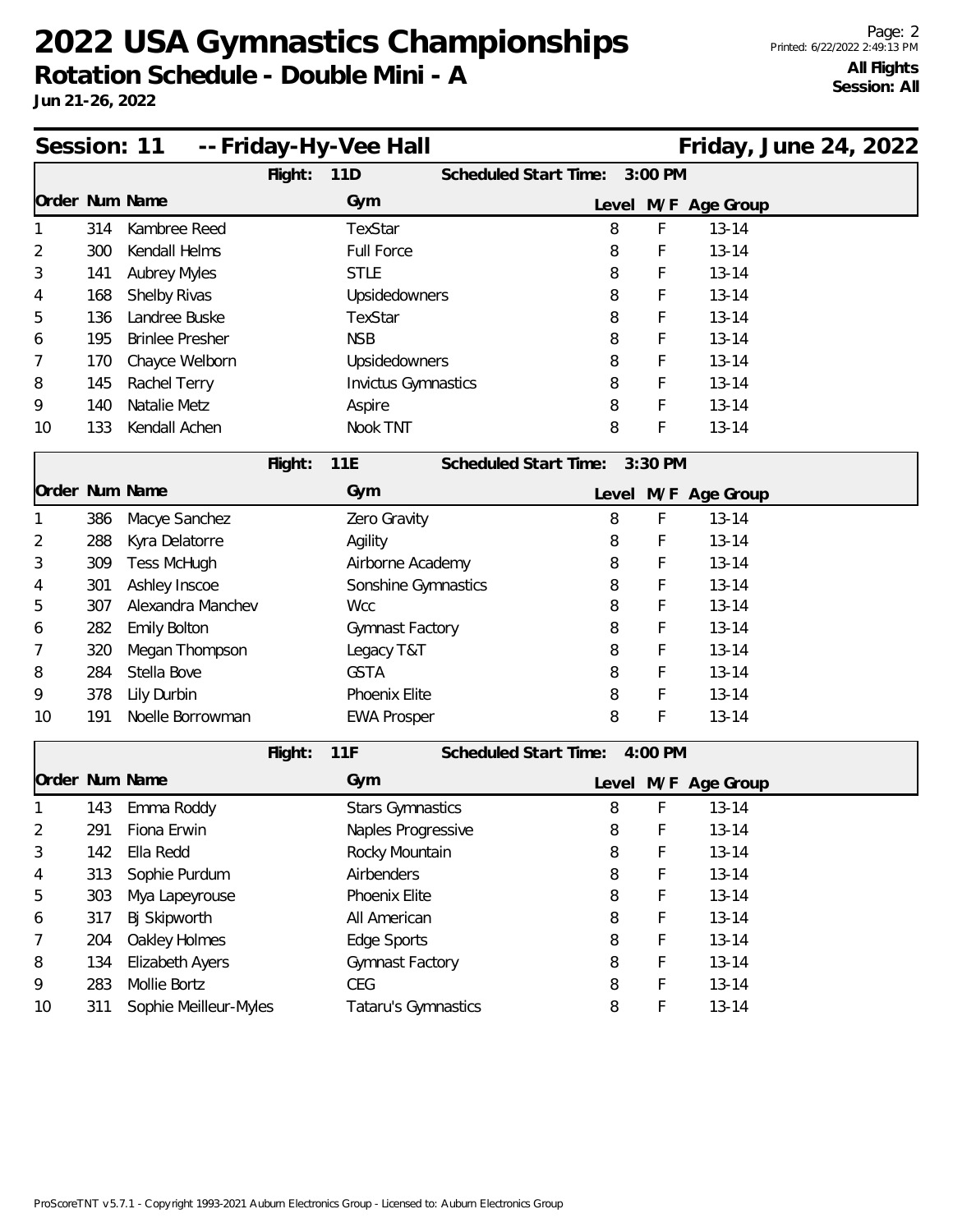**Rotation Schedule - Double Mini - A**

|                 |      | Session: 11 -- Friday-Hy-Vee Hall |         |                    |                               |   |    | Friday, June 24, 2022 |  |
|-----------------|------|-----------------------------------|---------|--------------------|-------------------------------|---|----|-----------------------|--|
|                 |      |                                   | Flight: | 11G                | Scheduled Start Time: 4:30 PM |   |    |                       |  |
| Order Num Name  |      |                                   |         | Gym                |                               |   |    | Level M/F Age Group   |  |
|                 | 379  | Ava Hawkins                       |         | <b>GKSC</b>        |                               | 8 |    | $13 - 14$             |  |
| 2               | 144  | Krissa Sakmar                     |         | TexStar            |                               | 8 | F. | $13 - 14$             |  |
| 3               | 383  | Allie Kutmas                      |         | M and M Gymnastics |                               | 8 | F  | $13 - 14$             |  |
| $\overline{4}$  | 306  | Eliana Magnini                    |         | Air Extreme        |                               | 8 | F  | $13 - 14$             |  |
| 5               | 308  | Gillian Markham                   |         | Tumble Tech        |                               | 8 | F  | $13 - 14$             |  |
| 6               | 192  | Ella Campbell                     |         | <b>NSB</b>         |                               | 8 | F  | $13 - 14$             |  |
| $7\overline{ }$ | 196  | Izzy Wise                         |         | CAVU               |                               | 8 |    | $13 - 14$             |  |
| 8               | 293. | Talia Fox                         |         | Rays TnT           |                               | 8 |    | $13 - 14$             |  |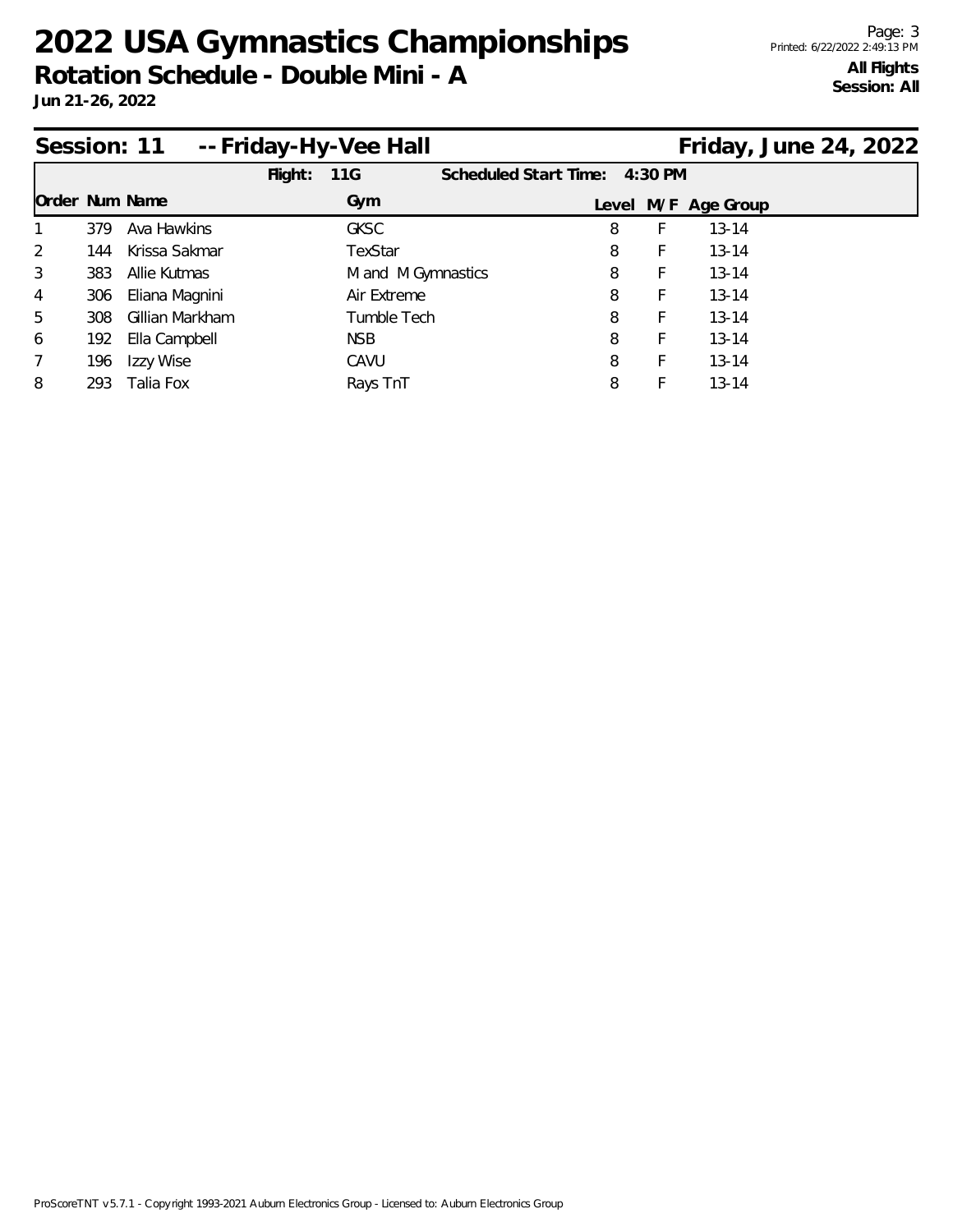**Rotation Schedule - Double Mini - B**

|   |     | Session: 11           |         | -- Friday- Hy-Vee Hall     |                       |       |           |                     | Friday, June 24, 2022 |  |
|---|-----|-----------------------|---------|----------------------------|-----------------------|-------|-----------|---------------------|-----------------------|--|
|   |     |                       | Flight: | 11A                        | Scheduled Start Time: |       | 1:30 PM   |                     |                       |  |
|   |     | Order Num Name        |         | Gym                        |                       |       |           | Level M/F Age Group |                       |  |
|   | 335 | Kyle Schottgen        |         | Vargas Academy             |                       | 8     | M         | $9 - 10$            |                       |  |
| 2 | 392 | Freddie Wanat         |         | <b>ESCX</b>                |                       | 8     | M         | $9 - 10$            |                       |  |
| 3 | 390 | Eric Cisyk            |         | <b>SGA Ballard</b>         |                       | 8     | M         | $9 - 10$            |                       |  |
| 4 | 149 | Mason Braswell        |         | All American               |                       | 8     | M         | $9 - 10$            |                       |  |
| 5 | 334 | Anthony Rozenshteyn   |         | <b>ETA</b>                 |                       | 8     | M         | $9 - 10$            |                       |  |
| 6 | 389 | Jackson Oujezdsky     |         | The Palaestra              |                       | 8     | M         | 8U                  |                       |  |
|   |     |                       | Flight: | 11B                        | Scheduled Start Time: |       | 2:00 PM   |                     |                       |  |
|   |     | Order Num Name        |         | Gym                        |                       |       |           | Level M/F Age Group |                       |  |
|   | 201 | <b>Broc Rasmussen</b> |         | Summit Springers           |                       | 8     | M         | $9 - 10$            |                       |  |
| 2 | 200 | Nixon Lamph           |         | <b>NSB</b>                 |                       | 8     | M         | $9 - 10$            |                       |  |
| 3 | 329 | Caleb Gerber          |         | <b>FOND</b>                |                       | 8     | M         | $9 - 10$            |                       |  |
| 4 | 151 | Jonah Clower          |         | Southlake Gymnastics       |                       | 8     | M         | $9 - 10$            |                       |  |
| 5 | 153 | Tommy Horal           |         | <b>EXTREME</b>             |                       | 8     | M         | $9 - 10$            |                       |  |
| 6 | 147 | Daniel Basily         |         | <b>Integrity Athletics</b> |                       | 8     | M         | $9 - 10$            |                       |  |
| 7 | 148 | David Basily          |         | <b>Integrity Athletics</b> |                       | 8     | M         | $9 - 10$            |                       |  |
|   |     |                       | Flight: | <b>11C</b>                 | Scheduled Start Time: |       | $2:30$ PM |                     |                       |  |
|   |     | Order Num Name        |         | Gym                        |                       | Level |           | M/F Age Group       |                       |  |
|   | 130 | Zayne Roberts         |         | <b>FOND</b>                |                       | 8     | M         | $11 - 12$           |                       |  |
| 2 | 190 | Ethan Saunders        |         | High Altitude              |                       | 8     | M         | $11 - 12$           |                       |  |
| 3 | 249 | Jeremiah Corbin       |         | Basels All Star            |                       | 8     | M         | $11 - 12$           |                       |  |
| 4 | 161 | Graham Foreman        |         | Hangtime TNT               |                       | 8     | M         | $11 - 12$           |                       |  |
| 5 | 277 | <b>Barrett Tweedy</b> |         | Dynamic Gymnastics         |                       | 8     | M         | $11 - 12$           |                       |  |
| 6 | 376 | <b>Holden Weston</b>  |         | <b>SGA Ballard</b>         |                       | 8     | M         | $11 - 12$           |                       |  |
| 7 | 262 | <b>Brady Harris</b>   |         | <b>Wcc</b>                 |                       | 8     | M         | $11 - 12$           |                       |  |
|   |     |                       | Flight: | 11D                        | Scheduled Start Time: |       | $3:00$ PM |                     |                       |  |
|   |     | Order Num Name        |         | Gym                        |                       |       |           | Level M/F Age Group |                       |  |
|   | 247 | Ian Cheatham          |         | <b>Dynamic Gymnastics</b>  |                       | 8     | M         | $11 - 12$           |                       |  |
| 2 | 162 | Casen Kim             |         | Eagle Gymnastics TX        |                       | 8     | M         | $11 - 12$           |                       |  |
| 3 | 119 | Grady Crane           |         | Helix                      |                       | 8     | M         | $11 - 12$           |                       |  |
| 4 | 186 | Grayson Matlis        |         | Capital Gymnastics         |                       | 8     | M         | $11 - 12$           |                       |  |
| 5 | 180 | Royal Celestine       |         | Elmwood                    |                       | 8     | M         | $11 - 12$           |                       |  |
| 6 | 372 | Jonathan Hooser       |         | Alpha TNT                  |                       | 8     | M         | $11 - 12$           |                       |  |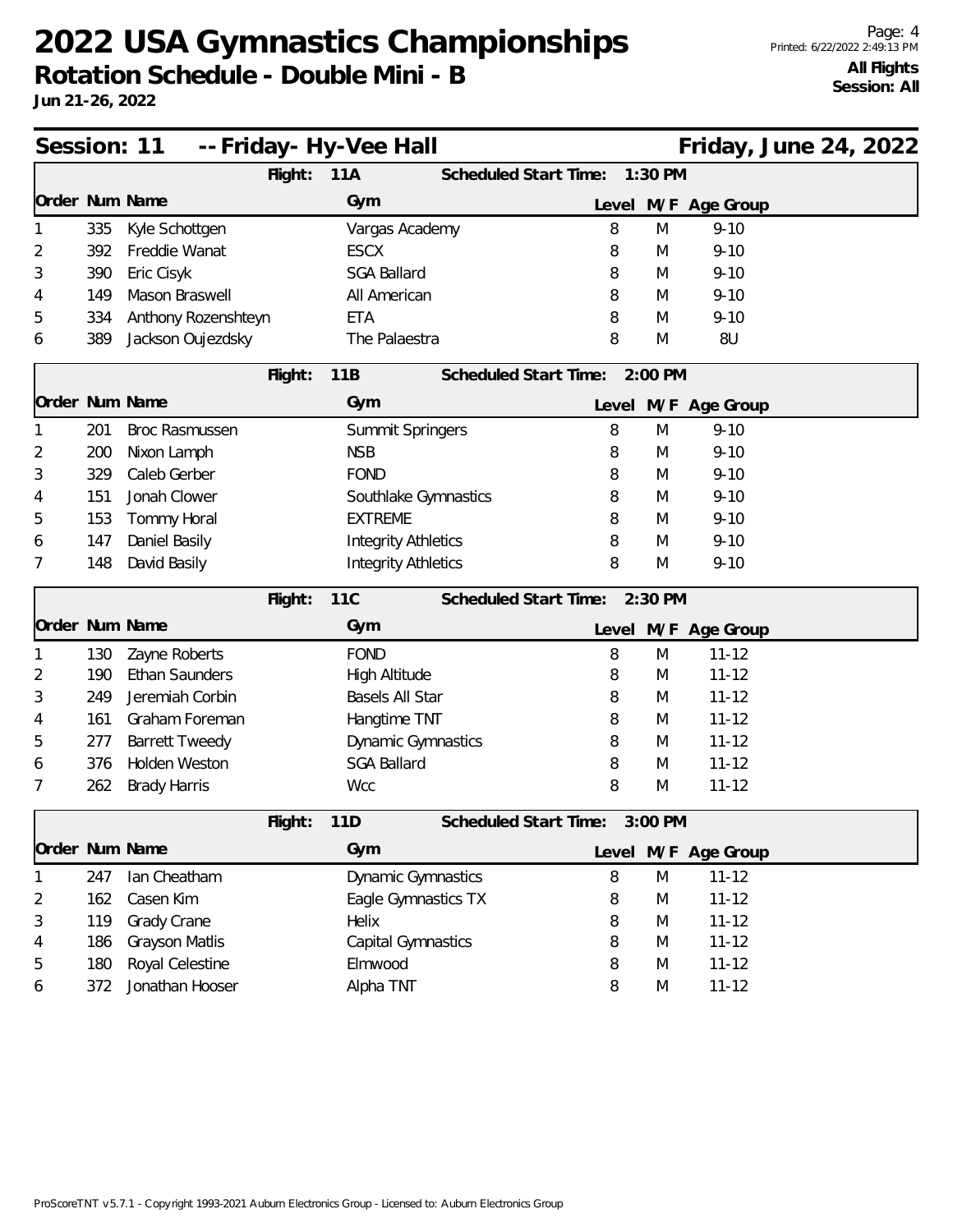|                |     | Session: 11 -- Friday - Hy-Vee Hall |         |                 |                               |   |                     | Friday, June 24, 2022 |  |
|----------------|-----|-------------------------------------|---------|-----------------|-------------------------------|---|---------------------|-----------------------|--|
|                |     |                                     | Flight: | 11E             | Scheduled Start Time: 3:30 PM |   |                     |                       |  |
| Order Num Name |     |                                     |         | Gym             |                               |   | Level M/F Age Group |                       |  |
| $\overline{1}$ | 117 | Miles Braswell                      |         | All American    | 8                             | M | $11 - 12$           |                       |  |
| 2              | 375 | Dustin Padilla                      |         | TWG             | 8                             | M | $11 - 12$           |                       |  |
| $\mathcal{S}$  | 264 | Jack Hutchinson                     |         | ETA             | 8                             | M | $11 - 12$           |                       |  |
| $\overline{4}$ | 123 | Kellen Jones                        |         | Wasatch         | 8                             | M | $11 - 12$           |                       |  |
| 5              | 273 | Gabriel Ornelas                     |         | Basels All Star | 8                             | M | $11 - 12$           |                       |  |
| 6              | 345 | <b>Grant Bauder</b>                 |         | Desert Gymcats  | 8                             | M | $11 - 12$           |                       |  |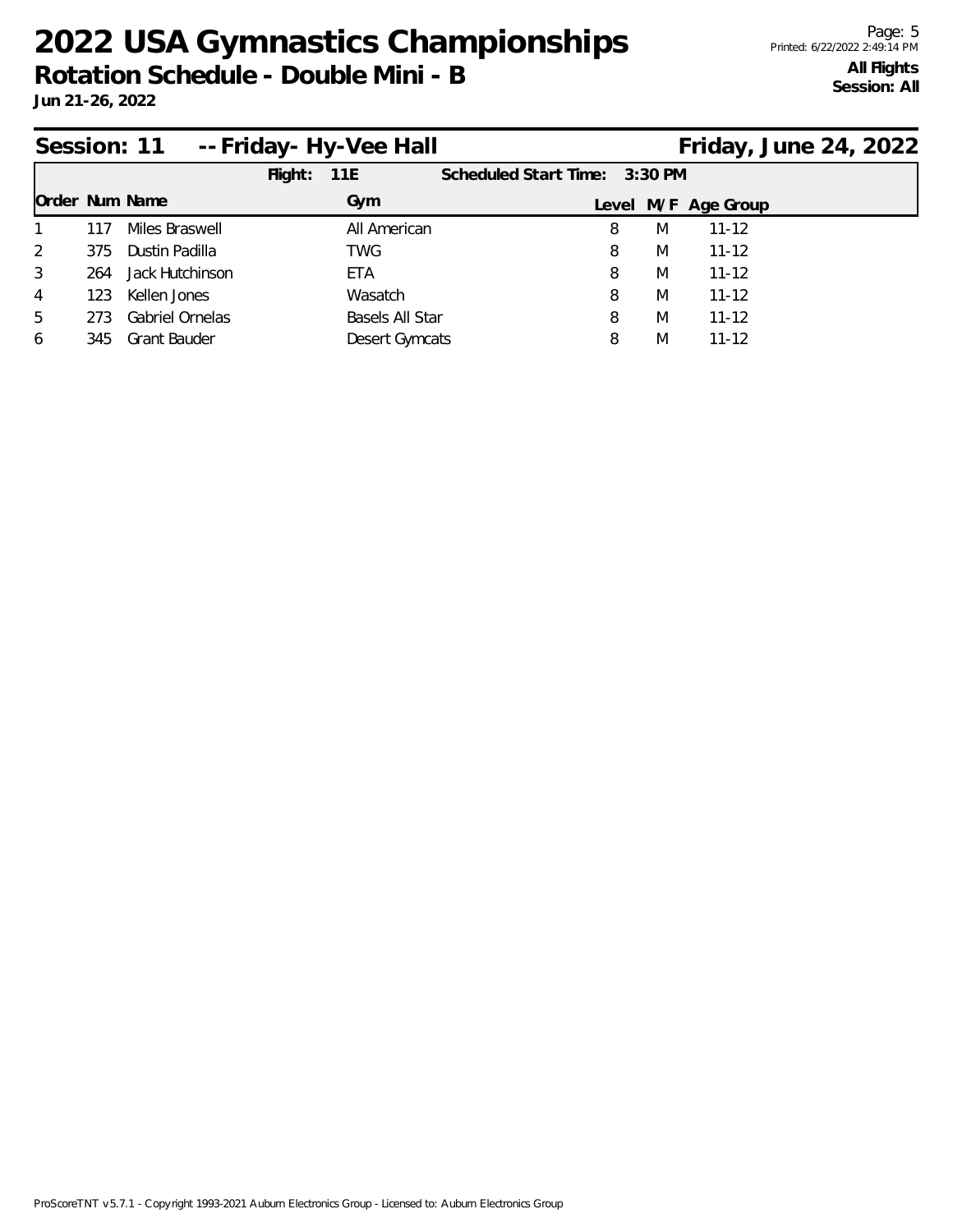**Rotation Schedule - Double Mini - A**

|    |     | Session: 13             | -- Saturday- AM |                      |                              |       |           |                     | Saturday, June 25, 2022 |  |
|----|-----|-------------------------|-----------------|----------------------|------------------------------|-------|-----------|---------------------|-------------------------|--|
|    |     |                         | Flight:         | 13A                  | Scheduled Start Time:        |       | $9:00$ AM |                     |                         |  |
|    |     | Order Num Name          |                 | Gym                  |                              | Level |           | M/F Age Group       |                         |  |
|    | 373 | Rya McElroy             |                 | <b>SGA Ballard</b>   |                              | 8     | F         | $11 - 12$           |                         |  |
| 2  | 255 | Emma Farris             |                 | <b>TEG</b>           |                              | 8     | F         | $11 - 12$           |                         |  |
| 3  | 261 | Riley Harmon            |                 | <b>Ultimate Air</b>  |                              | 8     | F         | $11 - 12$           |                         |  |
| 4  | 124 | Breckyn Kiefer          |                 | KCT&T                |                              | 8     | F         | $11 - 12$           |                         |  |
| 5  | 127 | Makayla Otto            |                 | <b>EXTREME</b>       |                              | 8     | F         | $11 - 12$           |                         |  |
| 6  | 182 | Saylor Elam             |                 | <b>MGA</b>           |                              | 8     | F         | $11 - 12$           |                         |  |
| 7  | 346 | Annah Dodge             |                 | Hangtime TNT         |                              | 8     | F         | $11 - 12$           |                         |  |
| 8  | 276 | Emma Szwajnos           |                 | Midwest Training     |                              | 8     | F         | $11 - 12$           |                         |  |
| 9  | 259 | Vida Guerrero           |                 | Powerhouse           |                              | 8     | F         | $11 - 12$           |                         |  |
| 10 | 185 | Presli Johnston         |                 | <b>NSB</b>           |                              | 8     | F         | $11 - 12$           |                         |  |
|    |     |                         | Flight:         | 13B                  | <b>Scheduled Start Time:</b> |       | 9:30 AM   |                     |                         |  |
|    |     | Order Num Name          |                 | Gym                  |                              | Level |           | M/F Age Group       |                         |  |
|    | 121 | Kaitlyn Hernandez-Nunez |                 | Elmwood              |                              | 8     | F         | $11 - 12$           |                         |  |
| 2  | 125 | Jasmine Li              |                 | Southlake Gymnastics |                              | 8     | F         | $11 - 12$           |                         |  |
| 3  | 115 | Sadie Bingham           |                 | High Altitude        |                              | 8     | F         | $11 - 12$           |                         |  |
| 4  | 184 | Sharly Hansen           |                 | <b>NSB</b>           |                              | 8     | F         | $11 - 12$           |                         |  |
| 5  | 245 | Lucy Brezina            |                 | Gleasons             |                              | 8     | F         | $11 - 12$           |                         |  |
| 6  | 271 | Anna Mordecai           |                 | <b>GSTA</b>          |                              | 8     | F         | $11 - 12$           |                         |  |
| 7  | 265 | Harper Jamrozy          |                 | <b>NVG</b>           |                              | 8     | F         | $11 - 12$           |                         |  |
| 8  | 270 | Ava Merrill             |                 | Powerhouse           |                              | 8     | F         | $11 - 12$           |                         |  |
| 9  | 242 | Brooklyn Biles          |                 | <b>MTGA</b>          |                              | 8     | F         | $11 - 12$           |                         |  |
| 10 | 263 | Emilia Harris           |                 | CAVU                 |                              | 8     | F         | $11 - 12$           |                         |  |
|    |     |                         | Flight:         | <b>13C</b>           | Scheduled Start Time:        |       | 10:00 AM  |                     |                         |  |
|    |     | Order Num Name          |                 | Gym                  |                              |       |           | Level M/F Age Group |                         |  |
|    | 160 | <b>Skyy Ellis</b>       |                 | Gymagic              |                              | 8     | F         | $11 - 12$           |                         |  |
| 2  |     | 129 Reese Petersen      |                 | Wasatch              |                              | 8     | F         | $11 - 12$           |                         |  |
| 3  | 348 | Aleksandra Spangler     |                 | <b>MTGA</b>          |                              | 8     | F         | $11 - 12$           |                         |  |
| 4  | 183 | Paris Graham            |                 | Wcc                  |                              | 8     | F         | $11 - 12$           |                         |  |
| 5  | 163 | Parker Rasor            |                 | Air Extreme          |                              | 8     | F         | $11 - 12$           |                         |  |
| 6  | 250 | Amanda Cusson           |                 | <b>ETA</b>           |                              | 8     | F         | $11 - 12$           |                         |  |
| 7  | 132 | Adison Ziccardi         |                 | Midwest Training     |                              | 8     | F         | $11 - 12$           |                         |  |
| 8  | 131 | Stella Teeter           |                 | Helix                |                              | 8     | F         | $11 - 12$           |                         |  |
| 9  | 128 | Priya Page              |                 | Wasatch              |                              | 8     | F         | $11 - 12$           |                         |  |
| 10 | 181 | Lyhla Christensen       |                 | <b>NSB</b>           |                              | 8     | F         | $11 - 12$           |                         |  |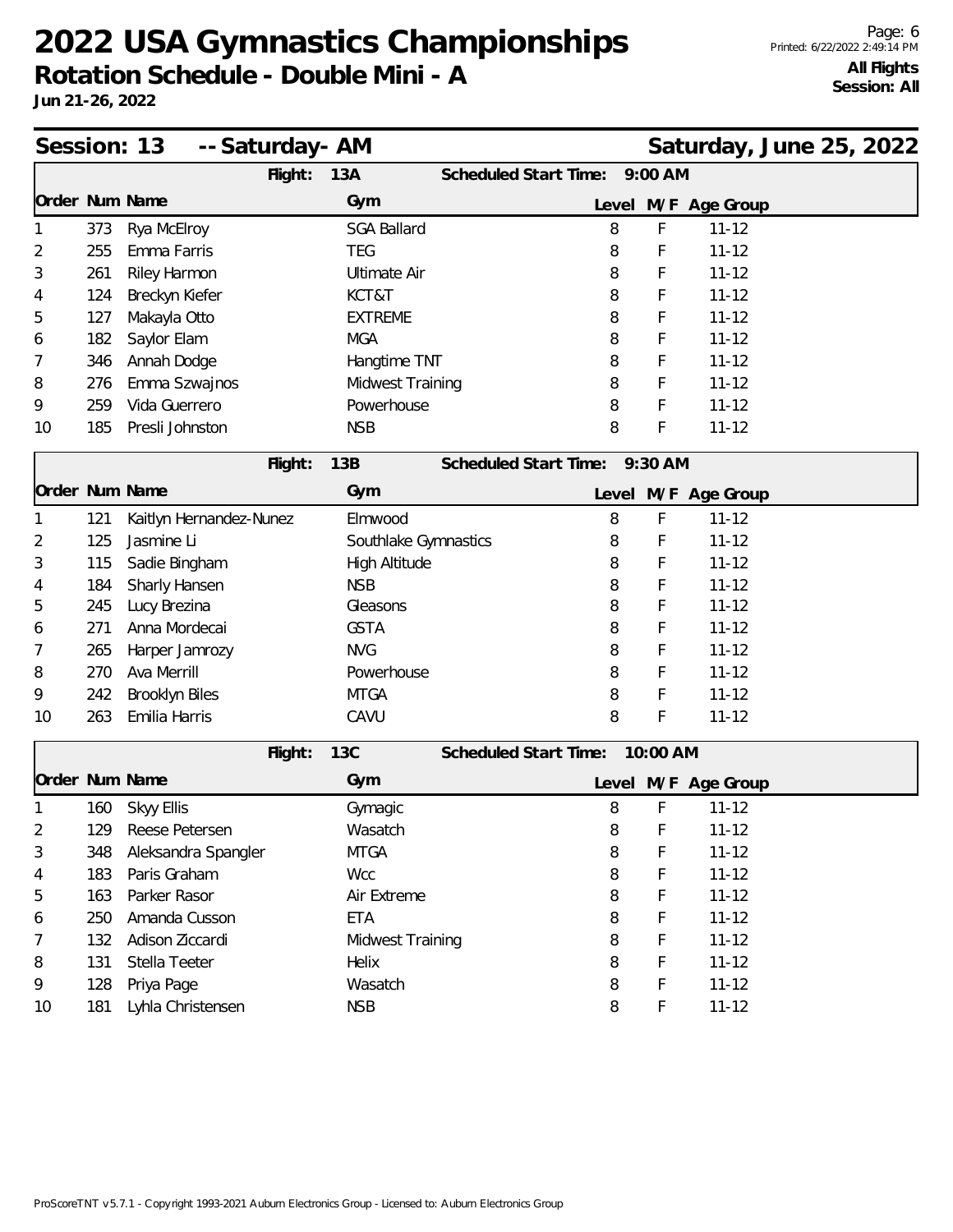**Rotation Schedule - Double Mini - A**

| Session: 13    |     | -- Saturday- AM       |         |                      |                              |       |            | Saturday, June 25, 2022 |  |  |
|----------------|-----|-----------------------|---------|----------------------|------------------------------|-------|------------|-------------------------|--|--|
|                |     |                       | Flight: | 13D                  | <b>Scheduled Start Time:</b> |       | 10:30 AM   |                         |  |  |
| Order Num Name |     |                       |         | Gym                  |                              |       |            | Level M/F Age Group     |  |  |
| 1              | 188 | Gia Salveson          |         | CAVU                 |                              | 8     | F          | $11 - 12$               |  |  |
| $\overline{2}$ | 254 | Kenia Evans           |         | <b>High Altitude</b> |                              | 8     | F          | $11 - 12$               |  |  |
| 3              | 257 | Angelique Gann        |         | Southlake Gymnastics |                              | 8     | F          | $11 - 12$               |  |  |
| 4              | 159 | Makenna Dammeier      |         | DeVeau's             |                              | 8     | F          | $11 - 12$               |  |  |
| 5              | 355 | Olive Clay            |         | Gymagic              |                              | 8     | F          | $11 - 12$               |  |  |
| 6              | 205 | Aja McBurrows         |         | Elite World          |                              | 8     | F          | $11 - 12$               |  |  |
| 7              | 253 | Ava Essell            |         | Let It Shine         |                              | 8     | F          | $11 - 12$               |  |  |
| 8              | 266 | Vivien Lenart         |         | Midwest Training     |                              | 8     | F          | $11 - 12$               |  |  |
| 9              | 246 | Ellie Browne          |         | Let It Shine         |                              | 8     | F          | $11 - 12$               |  |  |
| 10             | 114 | Audrey Barnard        |         | DeVeau's             |                              | 8     | F          | $11 - 12$               |  |  |
|                |     |                       | Flight: | 13E                  | Scheduled Start Time:        |       | 11:00 AM   |                         |  |  |
| Order Num Name |     |                       |         | Gym                  |                              | Level |            | M/F Age Group           |  |  |
|                | 357 | Grace Encalade        |         | Eagle Gymnastics TX  |                              | 8     | F          | $11 - 12$               |  |  |
| 2              | 278 | Ashton Wilson         |         | <b>MGA</b>           |                              | 8     | F          | $11 - 12$               |  |  |
| 3              | 243 | Kaelyn Borgra         |         | Let It Shine         |                              | 8     | F          | $11 - 12$               |  |  |
| 4              | 187 | <b>Tessa Merrill</b>  |         | Rocky Mountain       |                              | 8     | F          | $11 - 12$               |  |  |
| 5              | 374 | Siena Miller          |         | <b>TEG</b>           |                              | 8     | F          | $11 - 12$               |  |  |
| 6              | 258 | Natalie Gillis        |         | <b>Ultimate Air</b>  |                              | 8     | F          | $11 - 12$               |  |  |
| 7              | 116 | Oaklee Boots          |         | Flipside             |                              | 8     | F          | $11 - 12$               |  |  |
| 8              | 189 | Amelia Sampson        |         | CAVU                 |                              | 8     | F          | $11 - 12$               |  |  |
| 9              | 126 | Quinn McCraw          |         | Eagle Gymnastics TX  |                              | 8     | F          | $11 - 12$               |  |  |
|                |     |                       | Flight: | 13F                  | Scheduled Start Time:        |       | $11:30$ AM |                         |  |  |
| Order Num Name |     |                       |         | Gym                  |                              |       |            | Level M/F Age Group     |  |  |
|                | 272 | Kesli Most            |         | <b>Full Force</b>    |                              | 8     | F          | $11 - 12$               |  |  |
| 1              | 248 |                       |         |                      |                              |       | F          | $11 - 12$               |  |  |
| 2              |     | Lakshmi Coffey        |         | Gymnast Factory      |                              | 8     | F          |                         |  |  |
| 3              | 256 | Caleigh Ganaway       |         | Full Force           |                              | 8     |            | $11 - 12$               |  |  |
| 4              | 252 | Adalyn Denman         |         | Hangtime TNT         |                              | 8     | F          | $11 - 12$               |  |  |
| 5              | 267 | Hayden Mathiason      |         | CCT&T                |                              | 8     | F<br>F     | $11 - 12$               |  |  |
| 6              | 274 | Hanna Roby            |         | <b>MGA</b>           |                              | 8     |            | $11 - 12$               |  |  |
| 7              | 118 | Braylee Brittian Winn |         | All American         |                              | 8     | F          | $11 - 12$               |  |  |
| 8              | 371 | Cecilia Hiemcke       |         | So Cal TTC           |                              | 8     | F          | $11 - 12$               |  |  |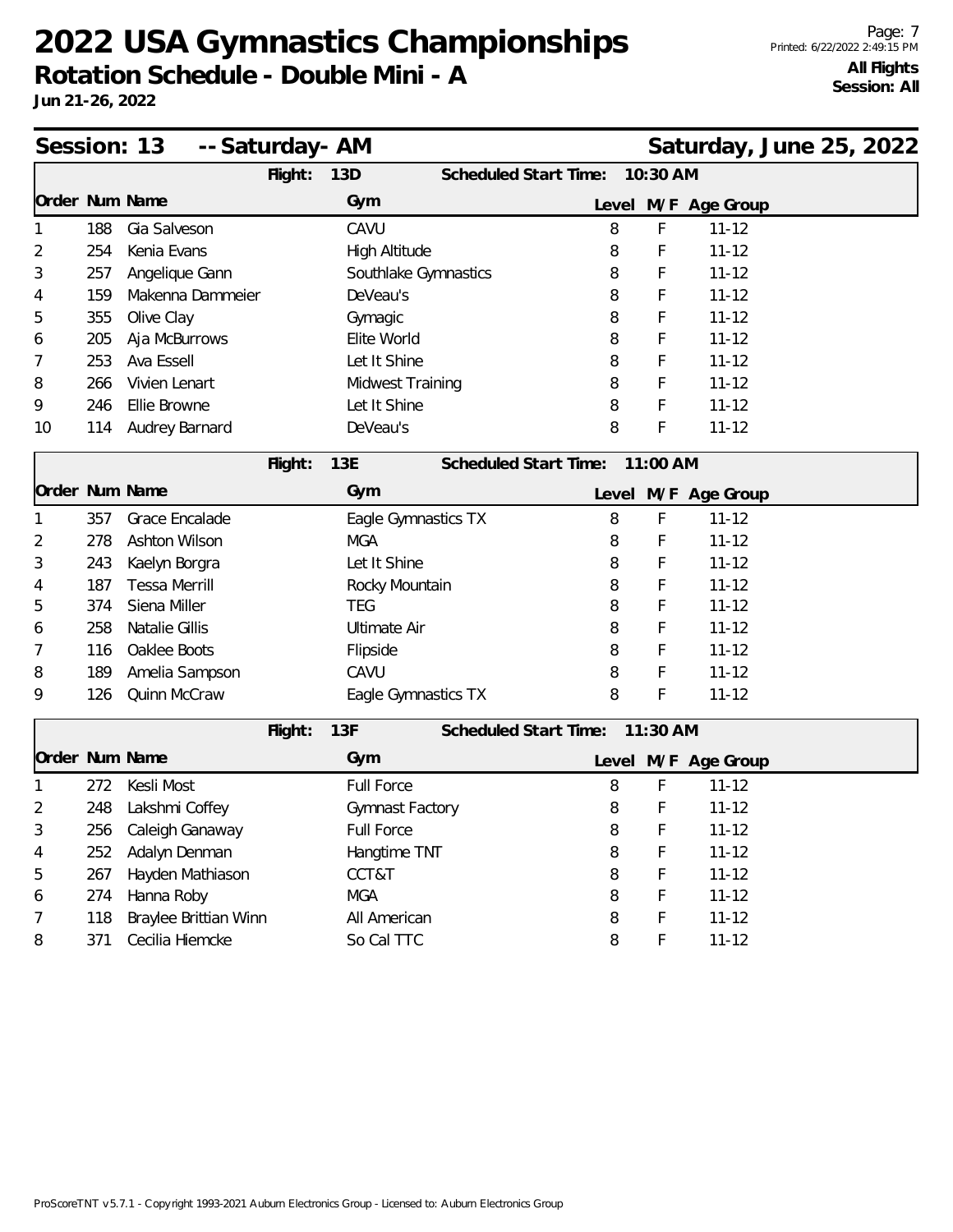**Rotation Schedule - Double Mini - A**

|                |     | Session: 13<br>-- Saturday- AM |                            |                       |   |          |                     | Saturday, June 25, 2022 |
|----------------|-----|--------------------------------|----------------------------|-----------------------|---|----------|---------------------|-------------------------|
|                |     | Flight:                        | 13G                        | Scheduled Start Time: |   | 12:00 PM |                     |                         |
| Order Num Name |     |                                | Gym                        |                       |   |          | Level M/F Age Group |                         |
|                | 251 | <b>Lily Danley</b>             | <b>GSTA</b>                |                       | 8 | F        | $11 - 12$           |                         |
| 2              | 165 | Tova Vayner-Vishnubhotla       | Gymnast Factory            |                       | 8 | F        | $11 - 12$           |                         |
| 3              | 260 | Sachita Gupta                  | <b>GSTA</b>                |                       | 8 | F        | $11 - 12$           |                         |
| 4              | 122 | Alex Hopkins                   | Legacy Elite               |                       | 8 | F.       | $11 - 12$           |                         |
| 5              | 269 | Kinsley Mcintosh               | <b>MGA</b>                 |                       | 8 | F        | $11 - 12$           |                         |
| 6              | 120 | Adalyn Falls                   | TexStar                    |                       | 8 | F        | $11 - 12$           |                         |
| $\overline{7}$ | 347 | Grace Nicosia                  | ETA                        |                       | 8 | F        | $11 - 12$           |                         |
| 8              | 241 | <b>Isabelle Barros</b>         | <b>GSTA</b>                |                       | 8 | F        | $11 - 12$           |                         |
| 9              | 164 | Peija Reed                     | Air Extreme                |                       | 8 | F        | $11 - 12$           |                         |
| 10             | 275 | Olivia Stroop                  | <b>Integrity Athletics</b> |                       | 8 | F        | $11 - 12$           |                         |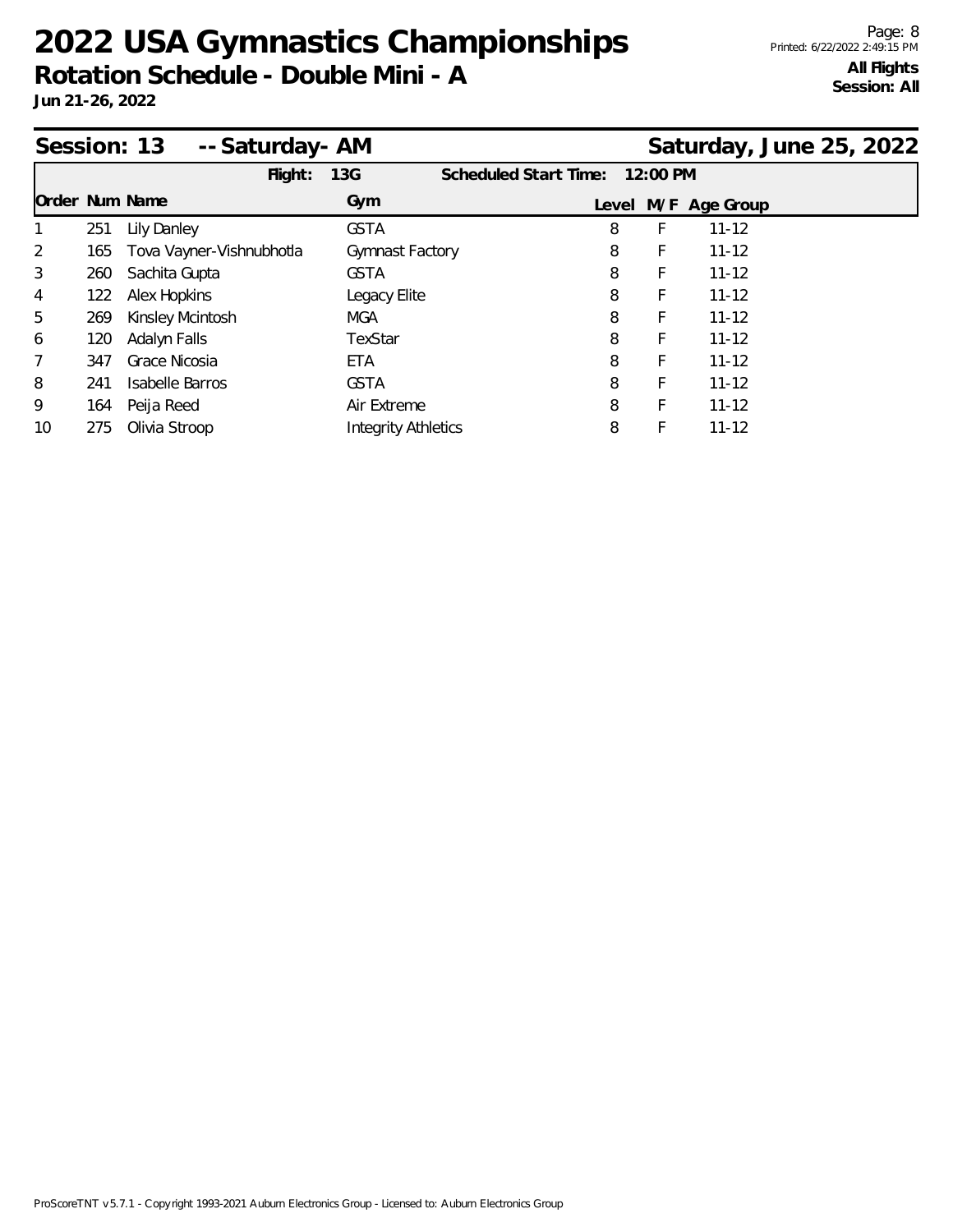**Rotation Schedule - Double Mini - B**

|                |     | Session: 13           | -- Saturday - AM |                            |                               |   |           |                     | Saturday, June 25, 2022 |  |
|----------------|-----|-----------------------|------------------|----------------------------|-------------------------------|---|-----------|---------------------|-------------------------|--|
|                |     |                       | Flight:          | 13A                        | <b>Scheduled Start Time:</b>  |   | $9:00$ AM |                     |                         |  |
| Order Num Name |     |                       |                  | Gym                        |                               |   |           | Level M/F Age Group |                         |  |
|                | 287 | Lewis Carter          |                  | <b>MTGA</b>                |                               | 8 | M         | $13 - 14$           |                         |  |
| 2              | 318 | Kolt Swick            |                  | All American               |                               | 8 | M         | $13 - 14$           |                         |  |
| 3              | 319 | Andrew Tegtmeier      |                  | Tumble Tech                |                               | 8 | M         | $13 - 14$           |                         |  |
| 4              | 322 | Cruz Tucker           |                  | <b>High Energy</b>         |                               | 8 | M         | $13 - 14$           |                         |  |
| 5              | 297 | Tommy Harmon          |                  | <b>Ultimate Air</b>        |                               | 8 | M         | $13 - 14$           |                         |  |
| 6              | 194 | Adrian Magallanez     |                  | Alpha TNT                  |                               | 8 | M         | $13 - 14$           |                         |  |
| 7              | 169 | Jakob Saldana         |                  | Air Extreme                |                               | 8 | M         | $13 - 14$           |                         |  |
|                |     |                       | Flight:          | 13B                        | Scheduled Start Time: 9:30 AM |   |           |                     |                         |  |
| Order Num Name |     |                       |                  | Gym                        |                               |   |           | Level M/F Age Group |                         |  |
|                | 315 | Maximus Sampson       |                  | CAVU                       |                               | 8 | M         | $13 - 14$           |                         |  |
| 2              | 281 | Samuel Bielawski      |                  | Northstars                 |                               | 8 | M         | $13 - 14$           |                         |  |
| 3              | 302 | Chase Kimball         |                  | Wasatch                    |                               | 8 | M         | $13 - 14$           |                         |  |
| 4              | 324 | Peter Zink            |                  | <b>Integrity Athletics</b> |                               | 8 | M         | $13 - 14$           |                         |  |
| 5              | 382 | <b>Kreed Kirkland</b> |                  | <b>Rise</b>                |                               | 8 | M         | $13 - 14$           |                         |  |
| 6              | 380 | Gabriel Hudish        |                  | <b>CEG</b>                 |                               | 8 | M         | $13 - 14$           |                         |  |
| 7              | 325 | Griffin Zollars       |                  | Team Legacy                |                               | 8 | M         | $13 - 14$           |                         |  |
| 8              | 295 | Adrian Geiger         |                  | <b>MJM Studios</b>         |                               | 8 | M         | $13 - 14$           |                         |  |
|                |     |                       | Flight:          | <b>13C</b>                 | Scheduled Start Time:         |   | 10:00 AM  |                     |                         |  |
| Order Num Name |     |                       |                  | Gym                        |                               |   |           | Level M/F Age Group |                         |  |
|                | 316 | Josiah Shipp          |                  | <b>Stars Gymnastics</b>    |                               | 8 | M         | $13 - 14$           |                         |  |
| 2              | 351 | Jacob Marshall        |                  | <b>High Energy</b>         |                               | 8 | M         | $13 - 14$           |                         |  |
| 3              | 321 | Jake Treonze          |                  | CAVU                       |                               | 8 | M         | $13 - 14$           |                         |  |
| 4              | 388 | Ethan Wardell         |                  | Rocky Mountain             |                               | 8 | M         | $13 - 14$           |                         |  |
| 5              | 304 | Keiler Leinen         |                  | M and M Gymnastics         |                               | 8 | M         | $13 - 14$           |                         |  |
| 6              | 353 | Sam Shackelford       |                  | <b>GKSC</b>                |                               | 8 | M         | $13 - 14$           |                         |  |
| 7              | 296 | Zayde Gladish         |                  | <b>GKSC</b>                |                               | 8 | M         | $13 - 14$           |                         |  |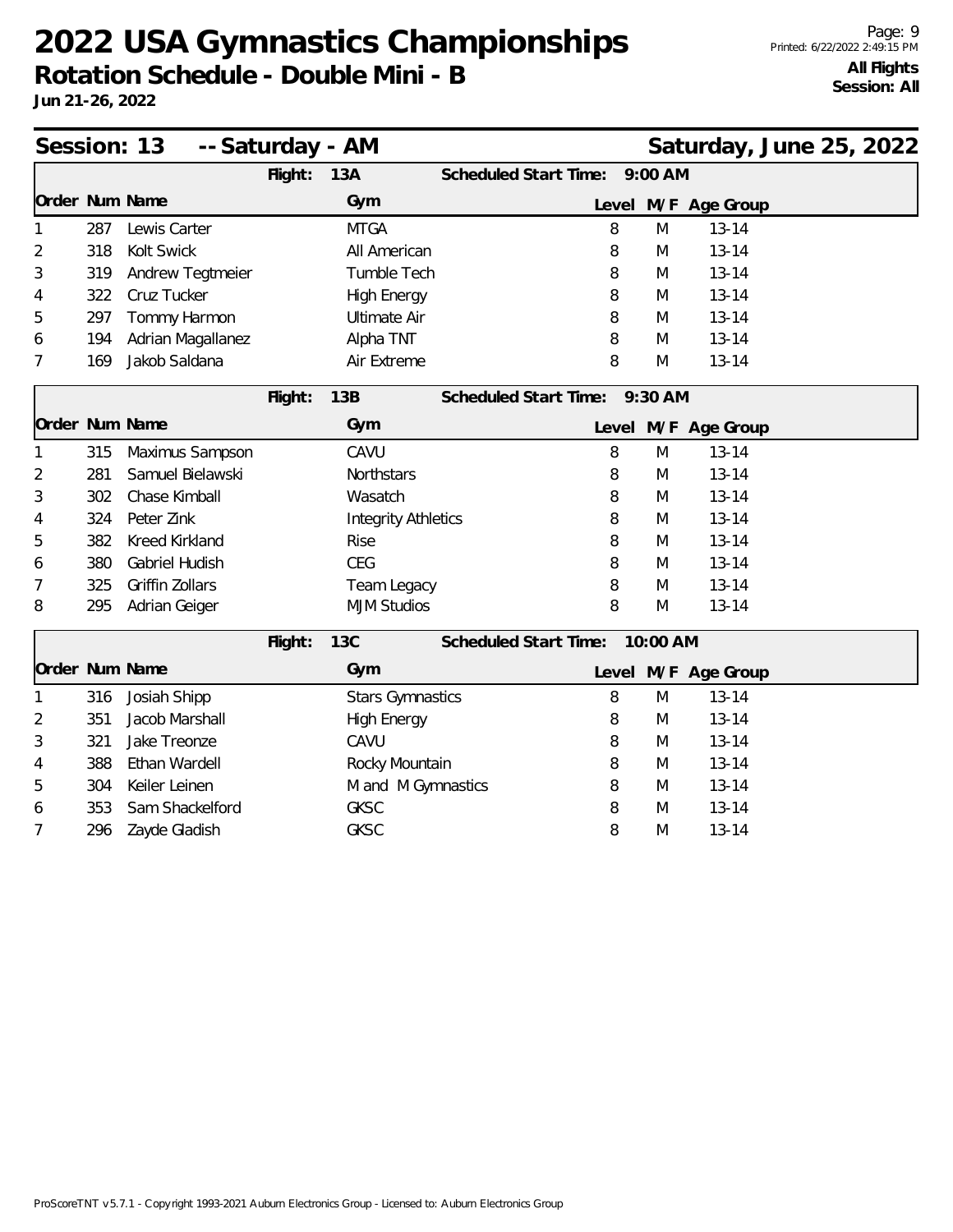|                |     | Session: 14          |         | -- Saturday- Afternoon     |                               |             |                     | Saturday, June 25, 2022 |  |
|----------------|-----|----------------------|---------|----------------------------|-------------------------------|-------------|---------------------|-------------------------|--|
|                |     |                      | Flight: | 14A                        | Scheduled Start Time:         | 2:00 PM     |                     |                         |  |
| Order Num Name |     |                      |         | Gym                        |                               |             | Level M/F Age Group |                         |  |
|                | 214 | <b>Alison Frantz</b> |         | Flip Factory               | 8                             | F           | $15+$               |                         |  |
| 2              | 176 | Miranda Loya         |         | Alpha TNT                  | 8                             | F           | $15+$               |                         |  |
| 3              | 223 | Allison Lovett       |         | <b>CEGW</b>                | 8                             | F           | $15+$               |                         |  |
| 4              | 240 | Zheen Zheng          |         | Gymnast Factory            | 8                             | F           | $15+$               |                         |  |
| 5              | 210 | Mariah Craig         |         | Rebounders Gymnastic       | 8                             | F           | $15+$               |                         |  |
| 6              | 366 | Mercedes Morrill     |         | Zero Gravity               | 8                             | F           | $15+$               |                         |  |
| $\prime$       | 102 | Marlyssa Bombarde    |         | Gymnast Factory            | 8                             | F           | $15+$               |                         |  |
| 8              | 218 | Lauren Hines         |         | LGA T&T                    | 8                             | F           | $15+$               |                         |  |
| 9              | 109 | Niya Porter          |         | <b>StarMakers</b>          | 8                             | F           | $15+$               |                         |  |
|                |     |                      | Flight: | 14B                        | Scheduled Start Time: 2:30 PM |             |                     |                         |  |
| Order Num Name |     |                      |         | Gym                        |                               |             | Level M/F Age Group |                         |  |
|                | 174 | Tylee Day            |         | Edge Sports                | 8                             | F           | $15+$               |                         |  |
| 2              | 216 | Callie Goss          |         | <b>Stars Gymnastics</b>    | 8                             | F           | $15+$               |                         |  |
| 3              | 222 | Jessie Li            |         | World Elite                | 8                             | F           | $15+$               |                         |  |
| 4              | 110 | Shelby Rogers        |         | <b>Aspire Gymnastics</b>   | 8                             | F           | $15+$               |                         |  |
| 5              | 177 | Kyra Manuel          |         | Trevinos                   | 8                             | F           | $15+$               |                         |  |
| 6              | 173 | Kaly Comer           |         | Summit Springers           | 8                             | F           | $15+$               |                         |  |
| 7              | 175 | Karli Freeman        |         | Rocky Mountain             | 8                             | F           | $15+$               |                         |  |
| 8              | 158 | Ava Sicard           |         | <b>High Energy</b>         | 8                             | F           | $15+$               |                         |  |
|                |     |                      | Flight: | <b>14C</b>                 | Scheduled Start Time:         | 3:00 PM     |                     |                         |  |
| Order Num Name |     |                      |         | Gym                        |                               |             | Level M/F Age Group |                         |  |
|                | 358 | Makayla Ansay        |         | NSAG-WI                    | 8                             | F           | $15+$               |                         |  |
| 2              | 342 | Erin Grace           |         | <b>Fairland Gymnastics</b> | 8                             | F           | $15+$               |                         |  |
| 3              | 101 | Abby Audiss          |         | Skywalkers                 | 8                             | F           | $15+$               |                         |  |
| 4              | 172 | Mae Binkowski        |         | <b>ESCX</b>                | 8                             | F           | $15+$               |                         |  |
| ხ              | 232 | Lindsay Shreve       |         | Flip Factory               | 8                             | F           | $15+$               |                         |  |
| 6              | 368 | Abby Potts           |         | Rays TnT                   | 8                             | F           | $15+$               |                         |  |
| 7              | 344 | Laura Kimmell        |         | Hi-Flyers T&T              | 8                             | F           | $15+$               |                         |  |
|                |     |                      | Flight: | 14D                        | Scheduled Start Time:         | 3:30 PM     |                     |                         |  |
| Order Num Name |     |                      |         | Gym                        |                               |             | Level M/F Age Group |                         |  |
|                | 108 | Jade Owens           |         | Capital Gymnastics         | 8                             | $\mathsf F$ | $15+$               |                         |  |
| 2              | 215 | Arianna Goelzer      |         | Gleasons                   | 8                             | F           | $15+$               |                         |  |
| 3              | 224 | Emi Lundblad         |         | Capital Gymnastics         | 8                             | F           | $15+$               |                         |  |
| 4              | 369 | Elizabeth Ratcliffe  |         | So Cal TTC                 | 8                             | F           | $15+$               |                         |  |
| 5              | 230 | Ellie Ritchay        |         | <b>USA Dynamites</b>       | 8                             | F           | $15+$               |                         |  |
| 6              | 228 | Zahara Ray           |         | Miss Maria's               | 8                             | F           | $15+$               |                         |  |
| 7              | 105 | Addyson Hill         |         | Agility                    | 8                             | F           | $15+$               |                         |  |
| 8              | 238 | Fabiana Verlezza     |         | TAG USA                    | 8                             | F           | $15+$               |                         |  |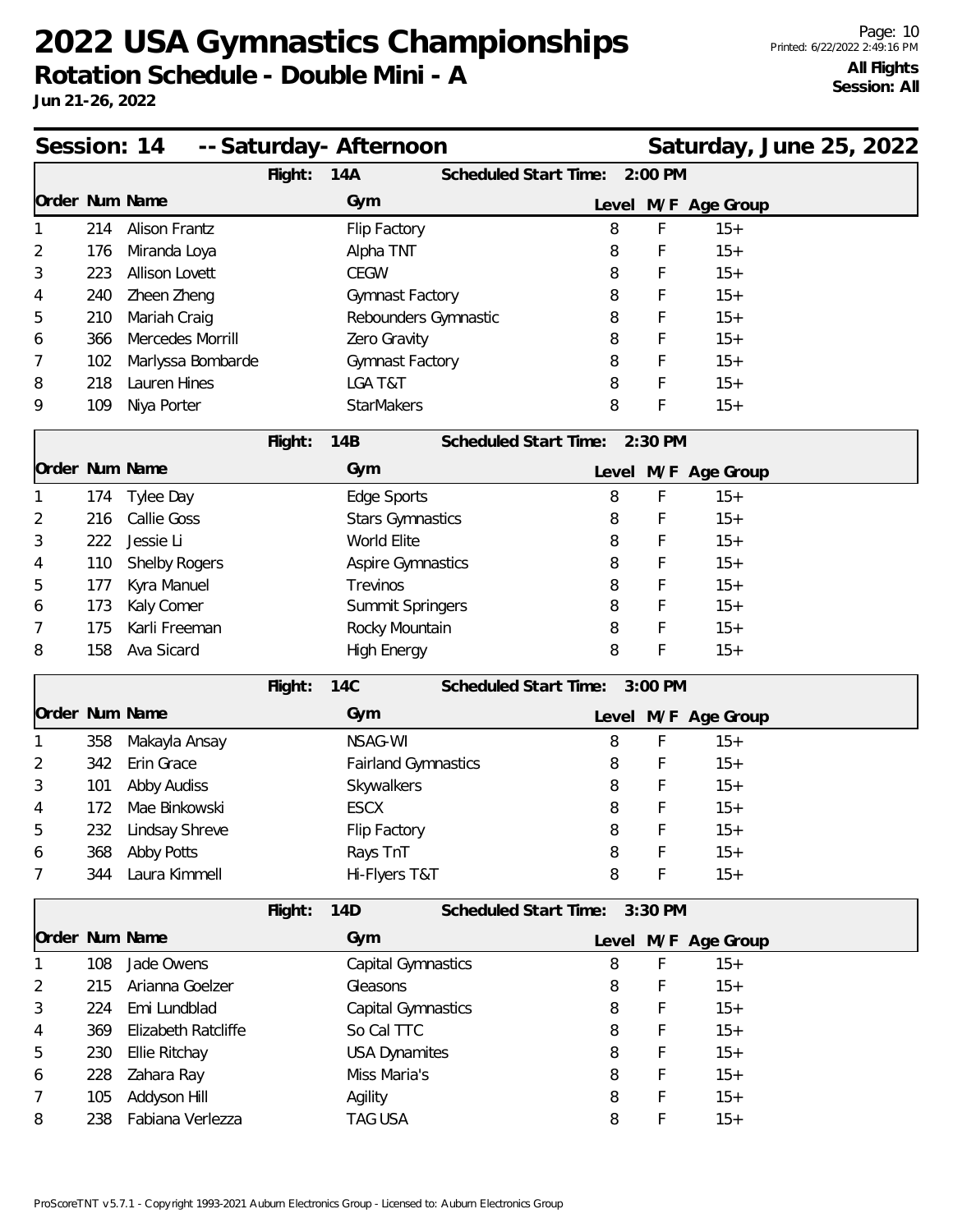**Jun 21-26, 2022**

| Session: 14    |     | -- Saturday - Afternoon      |                      |                              |       |           |               | Saturday, June 25, 2022 |  |
|----------------|-----|------------------------------|----------------------|------------------------------|-------|-----------|---------------|-------------------------|--|
|                |     | Flight:                      | 14E                  | <b>Scheduled Start Time:</b> |       | $4:00$ PM |               |                         |  |
| Order Num Name |     |                              | Gym                  |                              | Level |           | M/F Age Group |                         |  |
|                | 370 | Lauren Thomas                | <b>PRTT</b>          |                              | 8     | F         | $15+$         |                         |  |
| $\overline{2}$ | 179 | <b>Tayler Sieverts</b>       | Summit Springers     |                              | 8     | F         | $15+$         |                         |  |
| 3              | 225 | <b>Rilynn Miller</b>         | Hi-Flyers T&T        |                              | 8     | F         | $15+$         |                         |  |
| 4              | 237 | Lenora Tognetti              | World Elite          |                              | 8     | F         | $15+$         |                         |  |
| 5              | 361 | Ada Lorraine Wattles Wattles | Technique            |                              | 8     | F         | $15+$         |                         |  |
| 6              | 211 | Alyssa Doss                  | Tumble Tech          |                              | 8     | F         | $15+$         |                         |  |
| 7              | 239 | <b>Faith Vokos</b>           | Vargas Academy       |                              | 8     | F         | $15+$         |                         |  |
| 8              | 227 | Emmy Pedroso                 | <b>High Altitude</b> |                              | 8     | F         | $15+$         |                         |  |
| 9              | 359 | Lucia Arozamena Ringuelet    | Airborne Colorado    |                              | 8     | F         | $15+$         |                         |  |
|                |     | Flight:                      | 14F                  | <b>Scheduled Start Time:</b> |       | $4:30$ PM |               |                         |  |
| Order Num Name |     |                              | Gym                  |                              | Level |           | M/F Age Group |                         |  |
|                | 157 | Trista Morgan                | <b>High Energy</b>   |                              | 8     | F         | $15+$         |                         |  |

2 362 I'Leigh Johnston GKSC 8 F 15+ 3 221 Lydia Leineweber MJM Studios 8 F 15+ 4 363 Laila Jordan Gleasons 8 F 15+ 5 107 Ainsley Loredo **Integrity Athletics** 8 F 15+ 6 341 Moreah Fajerski STLE STLE 8 F 15+ 7 208 Tessa Brahler Stars Gymnastics 8 F 15+ 8 212 Hana Eichler IXG IKG 8 F 15+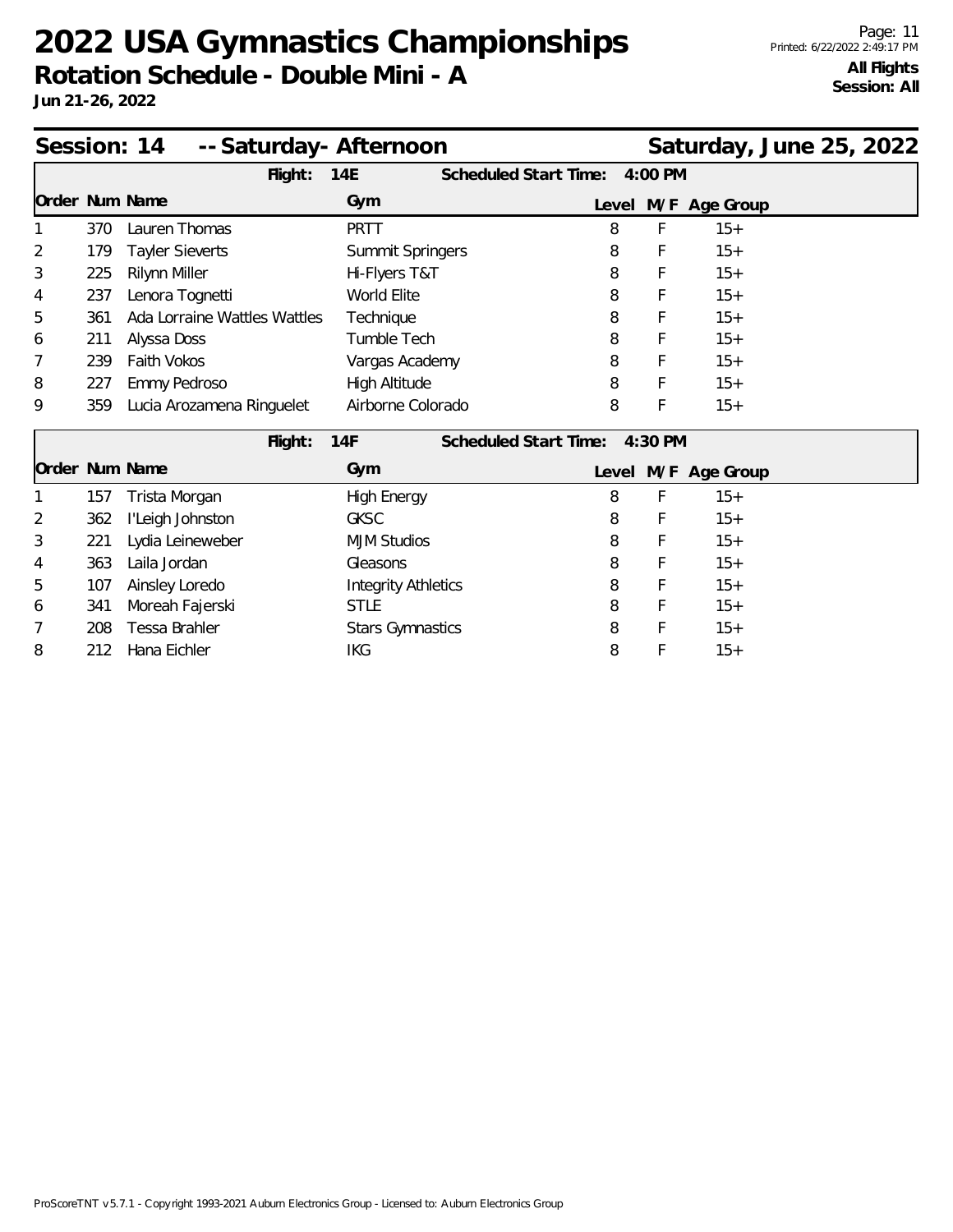| Session: 14    |     |                        |         | -- Saturday- Afternoon |                                  | Saturday, June 25, 2022 |
|----------------|-----|------------------------|---------|------------------------|----------------------------------|-------------------------|
|                |     |                        | Flight: | 14A                    | Scheduled Start Time:<br>2:00 PM |                         |
| Order Num Name |     |                        |         | Gym                    |                                  | Level M/F Age Group     |
|                | 154 | Chloe Morgan           |         | Edge Sports            | 8                                | F<br>$9 - 10$           |
| 2              | 326 | Ansley Brown           |         | <b>MGA</b>             | 8                                | F<br>$9 - 10$           |
| 3              | 327 | Vivienne Bruno         |         | <b>ETA</b>             | 8                                | F<br>$9 - 10$           |
| 4              | 340 | Julia Zlotnikov        |         | <b>ETA</b>             | 8                                | $9 - 10$<br>F           |
| 5              | 152 | Charli Harris          |         | Flipside               | 8                                | F<br>$9 - 10$           |
| 6              | 339 | Marlee West            |         | <b>STLE</b>            | 8                                | F<br>$9 - 10$           |
| 7              | 332 | Margaux Oxley          |         | <b>ETA</b>             | 8                                | F<br>$9 - 10$           |
|                |     |                        | Flight: | 14B                    | Scheduled Start Time:<br>2:30 PM |                         |
| Order Num Name |     |                        |         | Gym                    |                                  | Level M/F Age Group     |
|                | 333 | Daizy Rickman          |         | <b>Full Force</b>      | 8                                | F<br>$9 - 10$           |
| 2              | 336 | Kate Solitario         |         | <b>GSTA</b>            | 8                                | $9 - 10$<br>F           |
| 3              | 338 | Sabrina Viggiani       |         | <b>ETA</b>             | 8                                | F<br>$9 - 10$           |
| 4              | 203 | Kyra Williams          |         | Elite World            | 8                                | F<br>$9 - 10$           |
| 5              | 146 | Lexi Allen             |         | Wasatch                | 8                                | F<br>$9 - 10$           |
| 6              | 391 | Ava Janes              |         | Phoenix Elite          | 8                                | F<br>$9 - 10$           |
| 7              | 330 | Shaylee Hines          |         | <b>StarMakers</b>      | 8                                | F<br>$9 - 10$           |
|                |     |                        | Flight: | <b>14C</b>             | Scheduled Start Time:<br>3:00 PM |                         |
| Order Num Name |     |                        |         | Gym                    |                                  | Level M/F Age Group     |
|                | 202 | Alessandra Rivera      |         | Studio L               | 8                                | F<br>$9 - 10$           |
|                |     |                        |         |                        |                                  |                         |
| 2              | 198 | Gweny Campbell         |         | <b>NSB</b>             | 8                                | F<br>$9 - 10$           |
| 3              | 155 | Abryna Odari           |         | <b>FOND</b>            | 8                                | F<br>$9 - 10$           |
| 4              | 199 | Brynlee Hamblin        |         | <b>NSB</b>             | 8                                | F<br>$9 - 10$           |
| 5              | 331 | Emily McGowan          |         | <b>ETA</b>             | 8                                | F<br>$9 - 10$           |
| 6              | 328 | <b>Scarlet Fuentes</b> |         | <b>MGA</b>             | 8                                | F<br>$9 - 10$           |
| 7              | 197 | Reese Shupe            |         | <b>NSB</b>             | 8                                | F<br>8U                 |
|                |     |                        | Flight: | 14D                    | Scheduled Start Time:<br>3:30 PM |                         |
| Order Num Name |     |                        |         | Gym                    |                                  | Level M/F Age Group     |
| 1              | 213 | Nathan Flachman        |         | Waxahachie             | 8                                | M<br>$15+$              |
| 2              | 365 | Wil Lubas-Nadal        |         | <b>Desert Gymcats</b>  | 8                                | $15+$<br>M              |
| 3              | 233 | Benjamin Smith         |         | DeVeau's               | 8                                | $15+$<br>M              |
| 4              | 236 | <b>Bradley Thomas</b>  |         | PRTT                   | 8                                | $15+$<br>M              |
| 5              | 207 | Keanu Arellano         |         | Team Legacy            | 8                                | $15+$<br>M              |
| 6              | 235 | Micah Terrill          |         | Win Kids               | 8                                | $15+$<br>M              |
| 7              | 343 | Eli Hubler             |         | <b>MTGA</b>            | 8                                | M<br>$15+$              |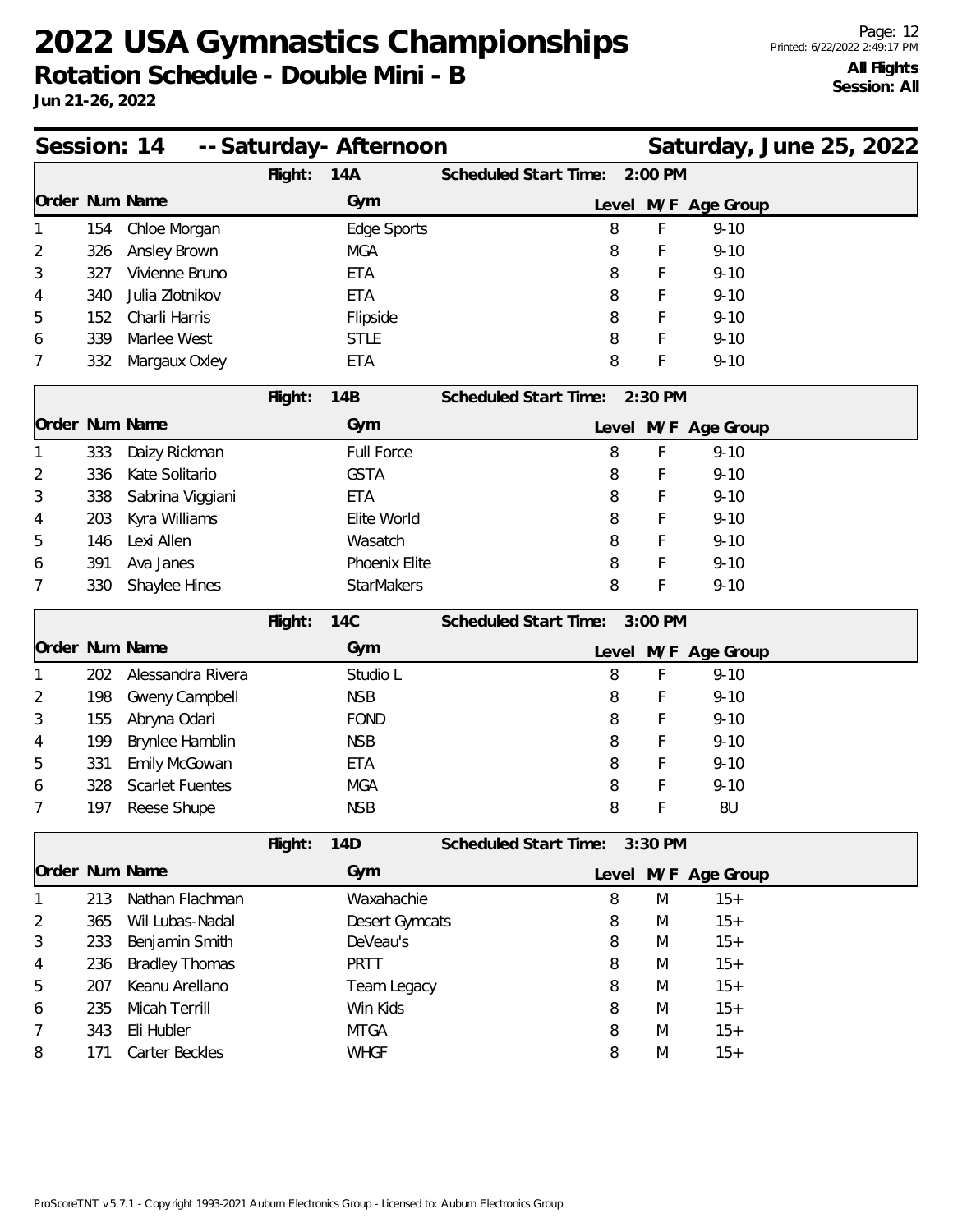**Rotation Schedule - Double Mini - B**

| Session: 14 -- Saturday - Afternoon<br>Saturday, June 25, 2022 |     |                |         |                          |  |                       |   |           |                     |  |  |
|----------------------------------------------------------------|-----|----------------|---------|--------------------------|--|-----------------------|---|-----------|---------------------|--|--|
|                                                                |     |                | Flight: | 14E                      |  | Scheduled Start Time: |   | 4:00 PM   |                     |  |  |
| Order Num Name                                                 |     |                |         | Gym                      |  |                       |   |           | Level M/F Age Group |  |  |
|                                                                | 219 | Talon Humble   |         | <b>Stars Gymnastics</b>  |  |                       | 8 | M         | $15+$               |  |  |
| $\overline{2}$                                                 | 103 | Alex Brey      |         | SPARK ATHLETICS          |  |                       | 8 | M         | $15+$               |  |  |
| 3                                                              | 220 | Lucas Krause   |         | Legacy T&T               |  |                       | 8 | M         | $15+$               |  |  |
| 4                                                              | 206 | Jack Adams     |         | Flip Factory             |  |                       | 8 | M         | $15+$               |  |  |
| 5                                                              | 229 | Ethan Riggle   |         | <b>BRAG</b>              |  |                       | 8 | M         | $15+$               |  |  |
| 6                                                              | 234 | Earl Taylor    |         | Win Kids                 |  |                       | 8 | M         | $15+$               |  |  |
|                                                                | 360 | Caleb Egarta   |         | Hi-Flyers T&T            |  |                       | 8 | M         | $15+$               |  |  |
|                                                                |     |                | Flight: | 14F                      |  | Scheduled Start Time: |   | $4:30$ PM |                     |  |  |
| Order Num Name                                                 |     |                |         | Gym                      |  |                       |   |           | Level M/F Age Group |  |  |
|                                                                | 104 | Ethan Eblen    |         | <b>SPARK ATHLETICS</b>   |  |                       | 8 | M         | $15+$               |  |  |
| $\overline{2}$                                                 | 364 | Tanner Latimer |         | Airborne Colorado        |  |                       | 8 | M         | $15+$               |  |  |
| 3                                                              | 231 | Mike Schultz   |         | <b>KMC Gymnastics</b>    |  |                       | 8 | M         | $15+$               |  |  |
| 4                                                              | 217 | Alex Hager     |         | Flip Tops                |  |                       | 8 | M         | $15+$               |  |  |
| 5                                                              | 209 | Tad Counton    |         | <b>PRTT</b>              |  |                       | 8 | M         | $15+$               |  |  |
| 6                                                              | 111 | Daniel Vogel   |         | <b>Aspire Gymnastics</b> |  |                       | 8 | M         | $15+$               |  |  |
| 7                                                              | 156 | Avi Fox        |         | Rays TnT                 |  |                       | 8 | M         | $15+$               |  |  |
| 8                                                              | 106 | Steel Land     |         | Roots Gymnastics         |  |                       | 8 | M         | $15+$               |  |  |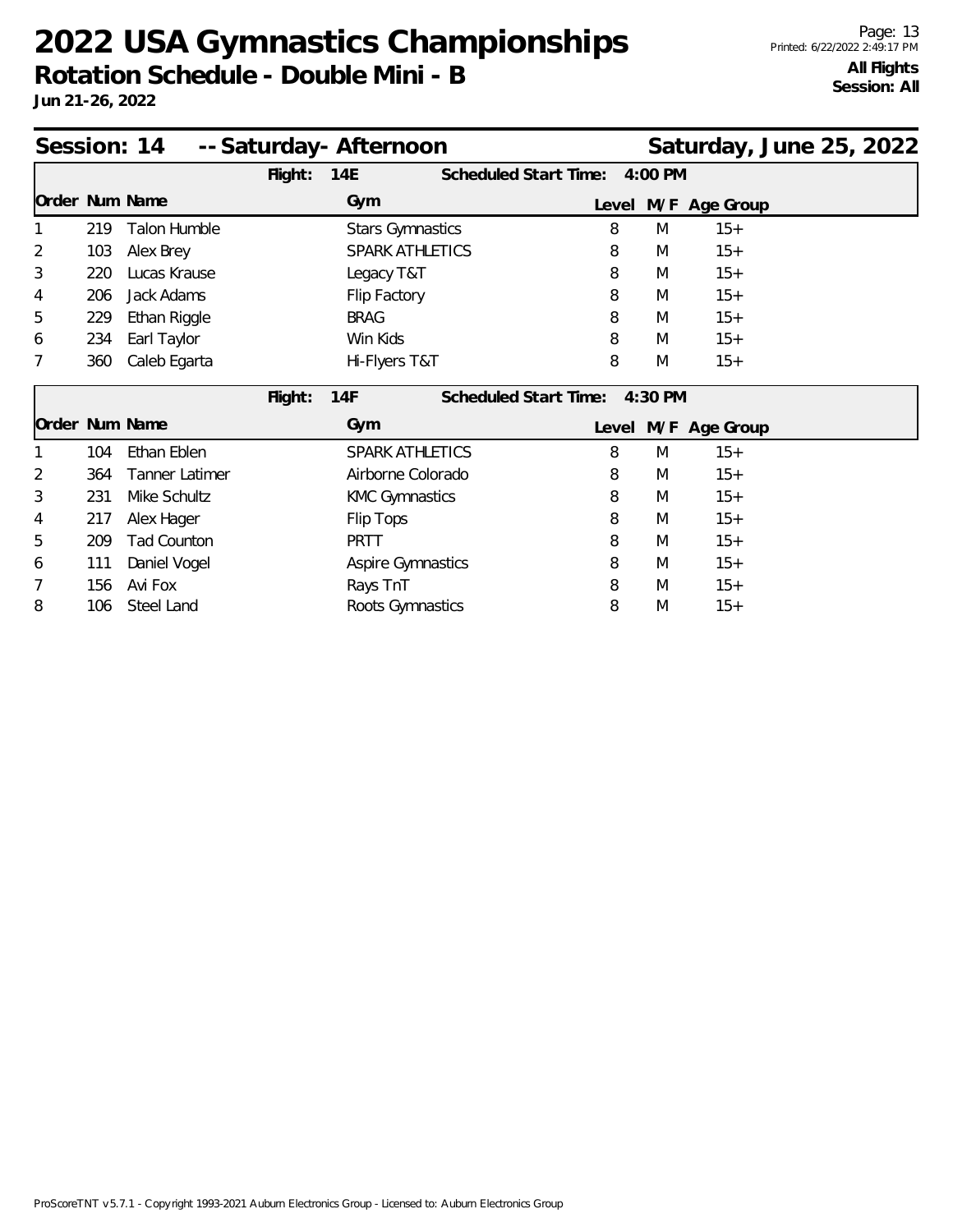**Rotation Schedule - Double Mini - A**

| Session: 1     |     | -- Tuesday- AM   |         |                          |                               |    |          |                     | Tuesday, June 21, 2022 |  |
|----------------|-----|------------------|---------|--------------------------|-------------------------------|----|----------|---------------------|------------------------|--|
|                |     |                  | Flight: | 1A                       | Scheduled Start Time:         |    | 9:00 AM  |                     |                        |  |
| Order Num Name |     |                  |         | Gym                      |                               |    |          | Level M/F Age Group |                        |  |
|                | 529 | Maggie Bautzmann |         | <b>NVG</b>               |                               | 9  | F        | $13 - 14$           |                        |  |
| 2              | 417 | Maya Dewitt      |         | <b>IKG</b>               |                               | 9  | F        | $13 - 14$           |                        |  |
| 3              | 531 | Isabella Filosa  |         | CAVU                     |                               | 9  | F        | $13 - 14$           |                        |  |
| 4              | 567 | Emma Williams    |         | Team Legacy              |                               | 9  | F        | $13 - 14$           |                        |  |
| 5              | 467 | Althea Zinmer    |         | Midwest Training         |                               | 9  | F        | $13 - 14$           |                        |  |
| 6              | 451 | Nikki Hunt       |         | <b>NSB</b>               |                               | 9  | F        | $13 - 14$           |                        |  |
|                |     |                  | Flight: | 1B                       | Scheduled Start Time: 9:30 AM |    |          |                     |                        |  |
| Order Num Name |     |                  |         | Gym                      |                               |    |          | Level M/F Age Group |                        |  |
|                | 530 | Maggie Danley    |         | <b>GSTA</b>              |                               | 9  | F        | $13 - 14$           |                        |  |
| 2              | 551 | Kamden Wiskow    |         | Southlake Gymnastics     |                               | 9  | F        | $13 - 14$           |                        |  |
| 3              | 474 | Meghan Roberts   |         | Studio L                 |                               | 9  | F        | $13 - 14$           |                        |  |
| 4              | 533 | Sophia Han       |         | CAVU                     |                               | 9  | F        | $13 - 14$           |                        |  |
| 5              | 568 | Madeline Zink    |         | <b>ETA</b>               |                               | 9  | F        | $13 - 14$           |                        |  |
| 6              | 566 | Kylie Ortiz      |         | <b>Full Force</b>        |                               | 9  | F        | $13 - 14$           |                        |  |
| 7              | 456 | Bryce Lower      |         | Rocky Mountain           |                               | 9  | F        | $13 - 14$           |                        |  |
| 8              | 426 | Ainsley Tornow   |         | Wasatch                  |                               | 9  | F        | $13 - 14$           |                        |  |
| 9              | 419 | Jessica Jordan   |         | Wasatch                  |                               | 9  | F        | $13 - 14$           |                        |  |
|                |     |                  | Flight: | 1C                       | Scheduled Start Time:         |    | 10:00 AM |                     |                        |  |
| Order Num Name |     |                  |         | Gym                      |                               |    |          | Level M/F Age Group |                        |  |
|                | 429 | Rainin Wilkins   |         | 3T1                      |                               | 9  | F        | $13 - 14$           |                        |  |
| 2              | 420 | Aidyn McClain    |         | <b>CTR</b>               |                               | 9  | F        | $13 - 14$           |                        |  |
| 3              | 416 | Maya Andrew      |         | World Elite              |                               | 9  | F        | $13 - 14$           |                        |  |
| 4              | 538 | Naomi McGinnis   |         | <b>Dulles Gymnastics</b> |                               | 9  | F        | $13 - 14$           |                        |  |
| 5              | 581 | Aria Fields      |         | Powerhouse               |                               | 9  | F        | $13 - 14$           |                        |  |
| 6              | 453 | Bella Viellion   |         | Desert Gymcats           |                               | 9  | F        | $13 - 14$           |                        |  |
|                | 541 | Avery Ramm       |         | Tumble Tech              |                               | 9. | Ł        | $13 - 14$           |                        |  |
|                |     |                  | Flight: | 1D                       | Scheduled Start Time:         |    | 10:30 AM |                     |                        |  |
|                |     | Order Num Name   |         | Gym                      |                               |    |          | Level M/F Age Group |                        |  |
|                | 482 | Cici Redd        |         | <b>NSB</b>               |                               | 9  | F        | $13 - 14$           |                        |  |
| 2              | 423 | Londyn Segura    |         | <b>T&amp;T Express</b>   |                               | 9  | F        | $13 - 14$           |                        |  |
| 3              | 438 | Adriana Baca     |         | Midwest Training         |                               | 9  | F        | $13 - 14$           |                        |  |
| 4              | 542 | Carter Ray       |         | TexStar                  |                               | 9  | F        | $13 - 14$           |                        |  |
| 5              | 427 | Allisyn Weiss    |         | Skywalkers               |                               | 9  | F        | $13 - 14$           |                        |  |
| 6              | 483 | Payton Stokes    |         | <b>NSB</b>               |                               | 9  | F        | $13 - 14$           |                        |  |
| 7              | 583 | Tatum Rawski     |         | M and M Gymnastics       |                               | 9  | F        | $13 - 14$           |                        |  |
| 8              | 546 | Julia Tambor     |         | CAVU                     |                               | 9  | F        | $13 - 14$           |                        |  |
| 9              | 444 | Channing Kim     |         | Eagle Gymnastics TX      |                               | 9  | F        | $13 - 14$           |                        |  |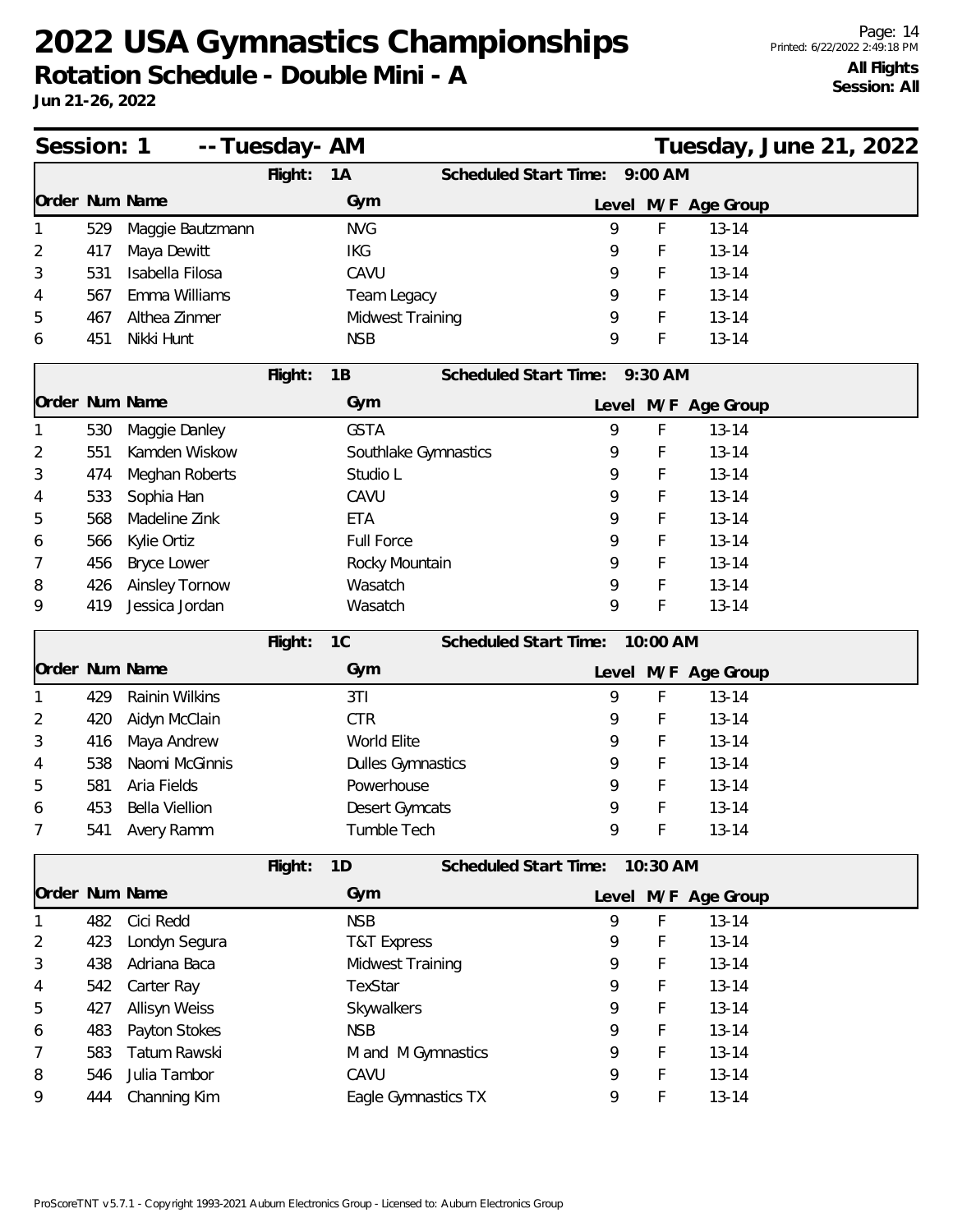| Session: 1     |     |                   | -- Tuesday- AM |                            |                           |                       |            |                     | Tuesday, June 21, 2022 |
|----------------|-----|-------------------|----------------|----------------------------|---------------------------|-----------------------|------------|---------------------|------------------------|
|                |     |                   | Flight:        | 1E                         |                           | Scheduled Start Time: | $11:00$ AM |                     |                        |
| Order Num Name |     |                   |                | Gym                        |                           |                       |            | Level M/F Age Group |                        |
| $\mathbf{1}$   | 534 | Shaeya Johnson    |                | <b>Stars Gymnastics</b>    |                           | 9                     | F          | $13 - 14$           |                        |
| 2              | 528 | Caitlyn Akina     |                | <b>Integrity Athletics</b> |                           | 9                     | F          | $13 - 14$           |                        |
| 3              | 399 | Cami Martin       |                |                            | <b>Dynamic Gymnastics</b> | 9                     | F          | $13 - 14$           |                        |
| 4              | 475 | Kennedy Stoker    |                | NSB.                       |                           | 9                     | F          | $13 - 14$           |                        |
| 5              | 424 | Saylor Sorensen   |                | Wasatch                    |                           | 9                     | F          | $13 - 14$           |                        |
| 6              | 478 | Rocki Cook        |                |                            | Eagle Gymnastics TX       | 9                     | F          | $13 - 14$           |                        |
| 7              | 466 | Aubrey Kurczewski |                | Midwest Training           |                           | 9                     | F          | $13 - 14$           |                        |
| 8              | 536 | Harper Lunde      |                | <b>Silver Stars</b>        |                           | 9                     | F          | $13 - 14$           |                        |
| 9              | 540 | Ayla Paper        |                | Gleasons                   |                           | 9                     | F          | $13 - 14$           |                        |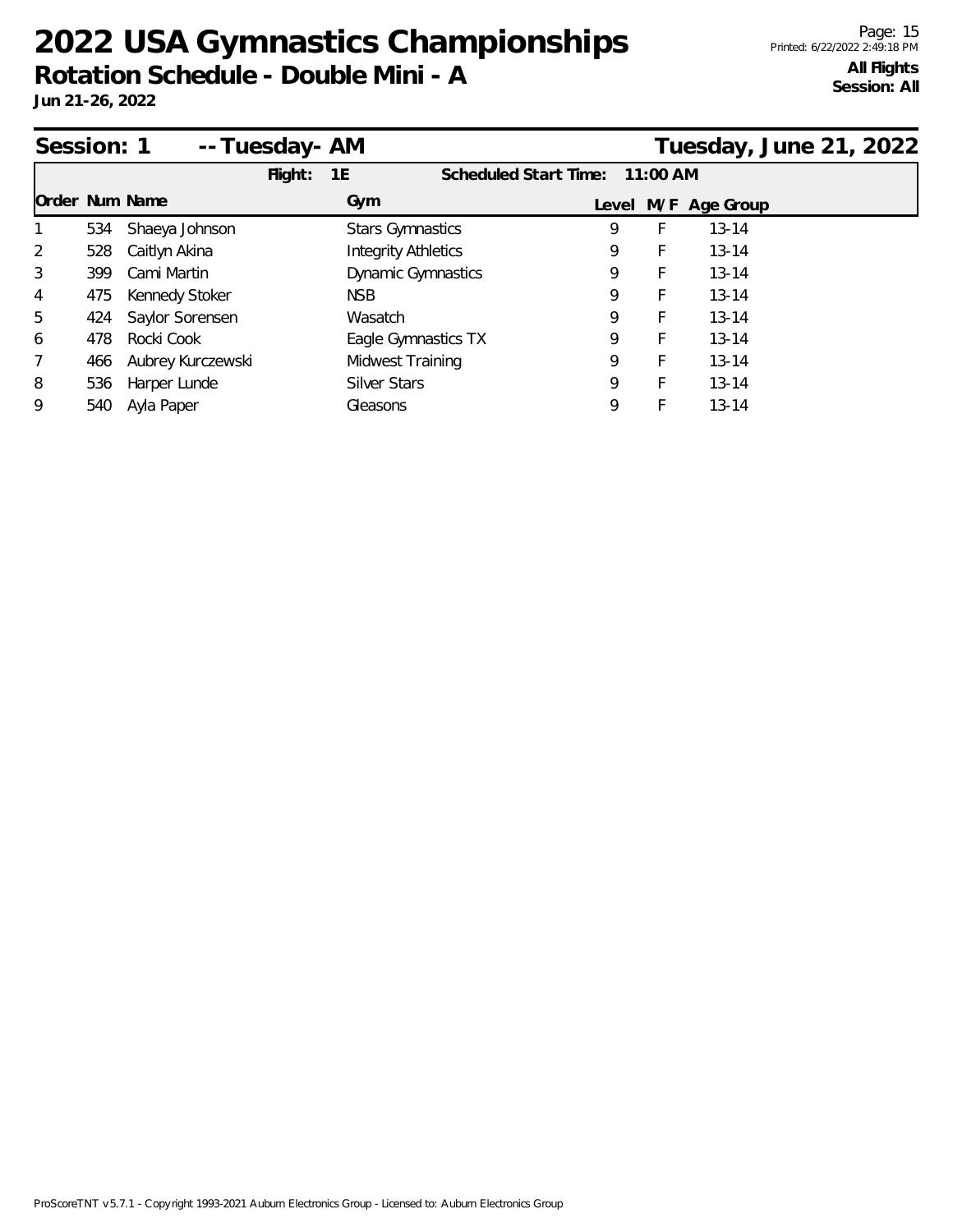**Rotation Schedule - Double Mini - B**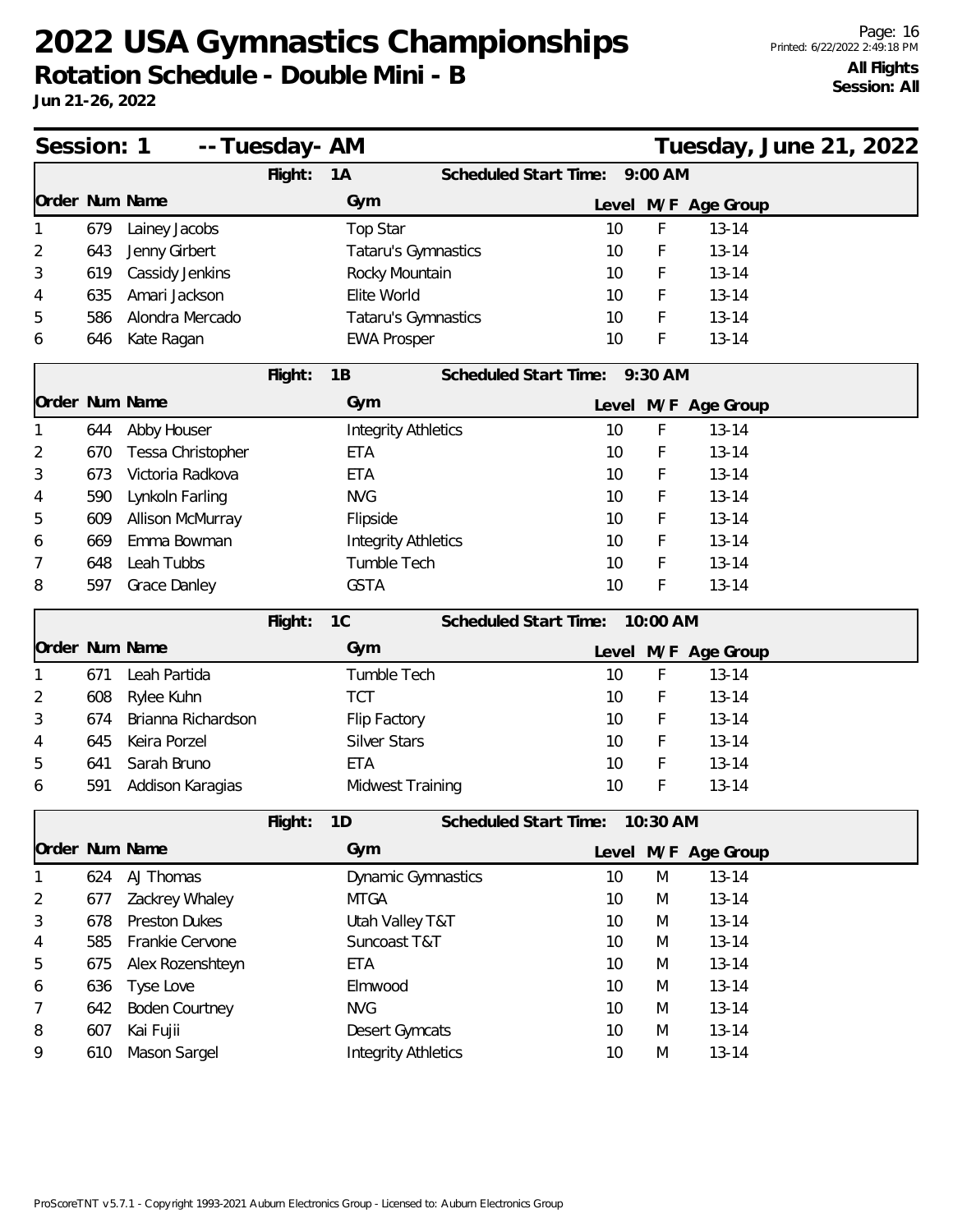**Rotation Schedule - Double Mini - B**

| Session: 1     |     | -- Tuesday- AM             |                            |                       |            |   |                     | Tuesday, June 21, 2022 |
|----------------|-----|----------------------------|----------------------------|-----------------------|------------|---|---------------------|------------------------|
|                |     | Flight:                    | 1E                         | Scheduled Start Time: | $11:00$ AM |   |                     |                        |
| Order Num Name |     |                            | Gym                        |                       |            |   | Level M/F Age Group |                        |
|                | 617 | <b>Tripp Stokes</b>        | <b>NSB</b>                 | 10                    |            | M | $13 - 14$           |                        |
| 2              | 680 | Kanye Rodgers              | Twiststars                 | 10                    |            | M | $13 - 14$           |                        |
| 3              | 633 | Cole Bianca                | Wcc                        | 10                    |            | M | $13 - 14$           |                        |
| 4              | 672 | Rafi Pikofsky-Christiansen | <b>Dynamite Gymnastics</b> | 10                    |            | M | $13 - 14$           |                        |
| 5              | 589 | Clayton Choy               | <b>Champions Westlake</b>  | 10                    |            | M | $13 - 14$           |                        |
| 6              | 634 | Carter Garn                | Wasatch                    | 10                    |            | M | $13 - 14$           |                        |
| 7              | 616 | Soren Campbell             | <b>NSB</b>                 | 10                    |            | M | $11 - 12$           |                        |
| 8              | 640 | Kyryl Skotarenko           | Suncoast T&T               | 10                    |            | M | $11 - 12$           |                        |
| 9              | 668 | Ethan Gordon               | <b>Phoenix Elite</b>       | 10                    |            | M | $11 - 12$           |                        |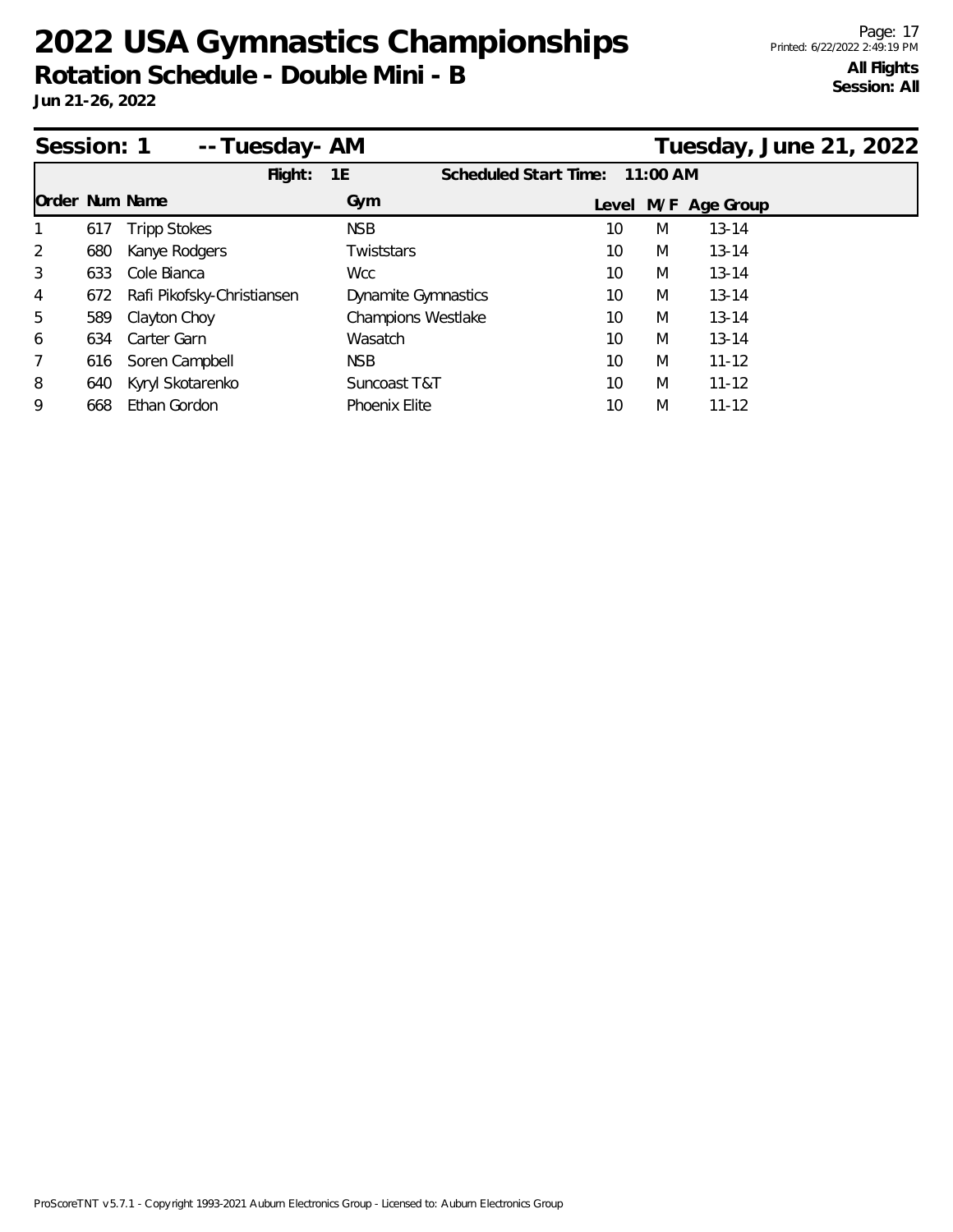**Jun 21-26, 2022**

Page: 18 Printed: 6/22/2022 2:49:19 PM **All Flights Session: All**

| Session: 2<br>-- Tuesday- Afternoon |     |                      |         |                      |                       |   |           |                     | Tuesday, June 21, 2022 |
|-------------------------------------|-----|----------------------|---------|----------------------|-----------------------|---|-----------|---------------------|------------------------|
|                                     |     |                      | Flight: | 2A                   | Scheduled Start Time: |   | 1:00 PM   |                     |                        |
| Order Num Name                      |     |                      |         | Gym                  |                       |   |           | Level M/F Age Group |                        |
|                                     | 519 | Sam Andersen         |         | Wasatch              |                       | 9 | M         | $11 - 12$           |                        |
| 2                                   | 413 | Calder Kong          |         | <b>Silver Stars</b>  |                       | 9 | M         | $11 - 12$           |                        |
| 3                                   | 522 | Matteo Giove         |         | <b>Ultimate Air</b>  |                       | 9 | M         | $11 - 12$           |                        |
| 4                                   | 523 | Layton Horner        |         | Flip Factory         |                       | 9 | M         | $11 - 12$           |                        |
| 5                                   | 521 | Sebastian Gallardo   |         | Powerhouse           |                       | 9 | M         | $11 - 12$           |                        |
| 6                                   | 397 | Hutch Page           |         | Wasatch              |                       | 9 | M         | $11 - 12$           |                        |
| 7                                   | 410 | Jeremiah Anthony     |         | Dynamic Gymnastics   |                       | 9 | M         | $11 - 12$           |                        |
| 8                                   | 411 | Alex Burst           |         | Flipside             |                       | 9 | M         | $11 - 12$           |                        |
| 9                                   | 464 | Wyatt Otto           |         | <b>EXTREME</b>       |                       | 9 | M         | $9 - 10$            |                        |
|                                     |     |                      | Flight: | 2B                   | Scheduled Start Time: |   | $1:30$ PM |                     |                        |
| Order Num Name                      |     |                      |         | Gym                  |                       |   |           | Level M/F Age Group |                        |
|                                     | 463 | Evie Granado         |         | All American         |                       | 9 | F         | $9 - 10$            |                        |
| 2                                   | 477 | Lexi Stoker          |         | <b>NSB</b>           |                       | 9 | F         | $9 - 10$            |                        |
| 3                                   | 431 | Raylee DeJesus       |         | <b>High Altitude</b> |                       | 9 | F         | $9 - 10$            |                        |
| 4                                   | 553 | Juliana Ralph        |         | <b>MTGA</b>          |                       | 9 | F         | $9 - 10$            |                        |
| 5                                   | 476 | <b>Ashby Myers</b>   |         | <b>NSB</b>           |                       | 9 | F         | $9 - 10$            |                        |
|                                     |     |                      | Flight: | 2C                   | Scheduled Start Time: |   | 2:00 PM   |                     |                        |
| Order Num Name                      |     |                      |         | Gym                  |                       |   |           | Level M/F Age Group |                        |
| 1                                   | 436 | Kenadie Bohannon     |         | <b>ETA</b>           |                       | 9 | F         | $11 - 12$           |                        |
| 2                                   | 564 | Nora Simmonds        |         | <b>GSTA</b>          |                       | 9 | F         | $11 - 12$           |                        |
| 3                                   | 520 | Kierstyn Bonner      |         | Carolina Elite       |                       | 9 | F         | $11 - 12$           |                        |
| 4                                   | 563 | Meah Kelley          |         | Carolina Elite       |                       | 9 | F         | $11 - 12$           |                        |
| 5                                   | 449 | Reese Scoville       |         | <b>NSB</b>           |                       | 9 | F         | $11 - 12$           |                        |
|                                     |     |                      | Flight: | 2D                   | Scheduled Start Time: |   | $2:30$ PM |                     |                        |
| Order Num Name                      |     |                      |         | Gym                  |                       |   |           | Level M/F Age Group |                        |
| 1                                   | 471 | Aftyn Campbell       |         | <b>NSB</b>           |                       | 9 | F         | $11 - 12$           |                        |
| 2                                   | 414 | <b>Tot Mican</b>     |         | K and L Tumbletown   |                       | 9 | F         | $11 - 12$           |                        |
| 3                                   | 435 | Zoey Alilovich       |         | Midwest Training     |                       | 9 | F         | $11 - 12$           |                        |
| 4                                   | 525 | Quinn Luoma          |         | Tumble Tech          |                       | 9 | F         | $11 - 12$           |                        |
| 5                                   | 526 | Claudia Pulgar       |         | Tataru's Gymnastics  |                       | 9 | F         | $11 - 12$           |                        |
| 6                                   | 437 | Eva Zambo            |         | Midwest Training     |                       | 9 | F         | $11 - 12$           |                        |
| 7                                   | 524 | Madi Hubbard Hubbard |         | K and L Tumbletown   |                       | 9 | F         | $11 - 12$           |                        |
| 8                                   | 450 | Ruby Turpin          |         | <b>NSB</b>           |                       | 9 | F         | $11 - 12$           |                        |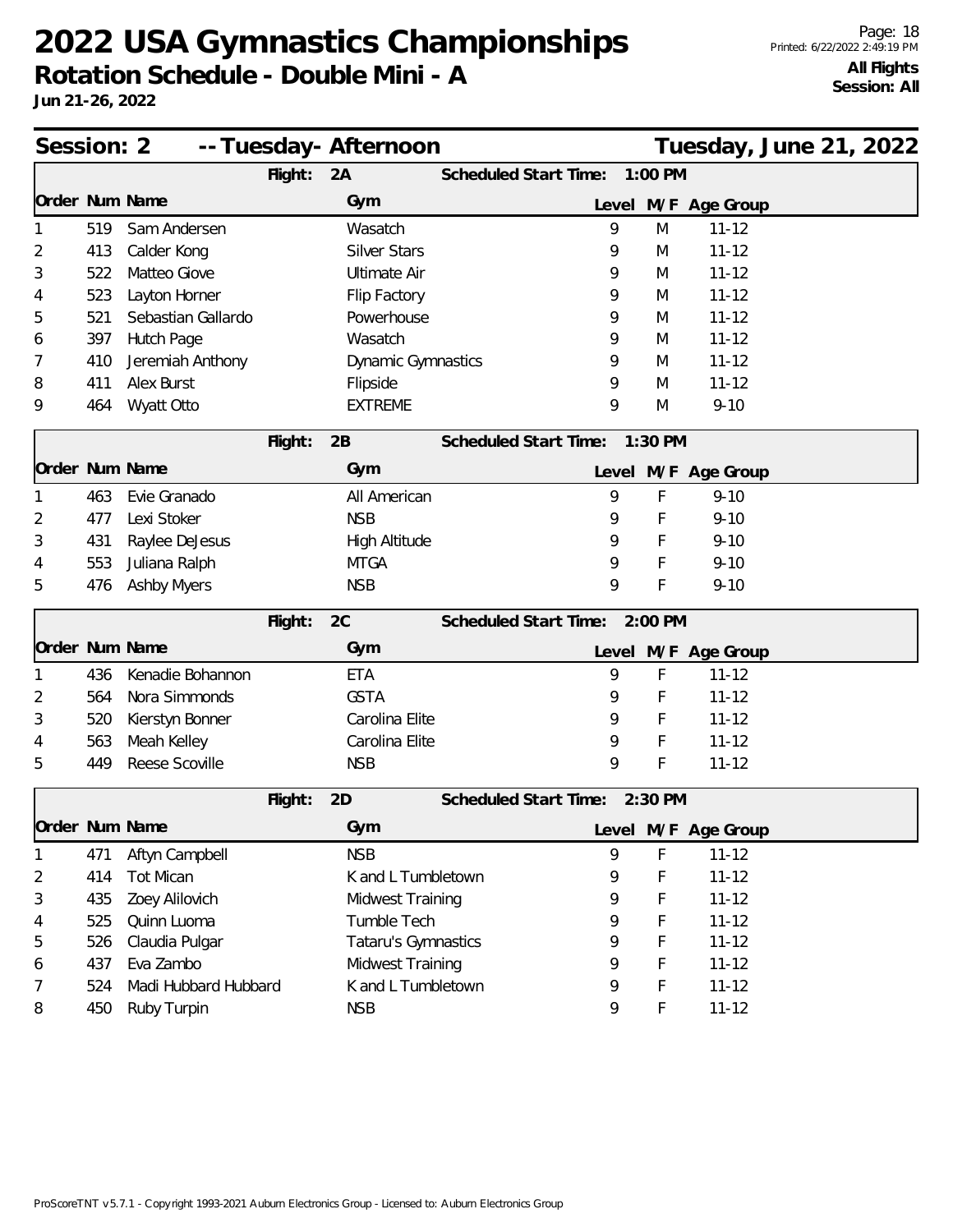| Session: 2            |     |                  |            | --Tuesday-Afternoon |                       |   |           |                     | Tuesday, June 21, 2022 |  |
|-----------------------|-----|------------------|------------|---------------------|-----------------------|---|-----------|---------------------|------------------------|--|
|                       |     |                  | $F$ light: | 2E                  | Scheduled Start Time: |   | $3:00$ PM |                     |                        |  |
| <b>Order Num Name</b> |     |                  |            | Gym                 |                       |   |           | Level M/F Age Group |                        |  |
| 1                     | 412 | Mia Flores       |            |                     | Southlake Gymnastics  | 9 | Ł         | $11 - 12$           |                        |  |
| 2                     | 472 | Ingrid Campbell  |            | NSB.                |                       | 9 | F.        | $11 - 12$           |                        |  |
| 3                     | 561 | Noiella Caruso   |            | <b>GSTA</b>         |                       | 9 | F         | $11 - 12$           |                        |  |
| 4                     | 473 | Hadlee Shupe     |            | NSB.                |                       | 9 | F.        | $11 - 12$           |                        |  |
| 5                     |     | 415 Sydney Rosen |            | ETA                 |                       | 9 | F         | $11 - 12$           |                        |  |
| 6                     | 461 | Hadley Jossart   |            | M and M Gymnastics  |                       | 9 | F         | $11 - 12$           |                        |  |
| 7                     |     | 562 Callie Fatjo |            | ETA                 |                       | 9 |           | $11 - 12$           |                        |  |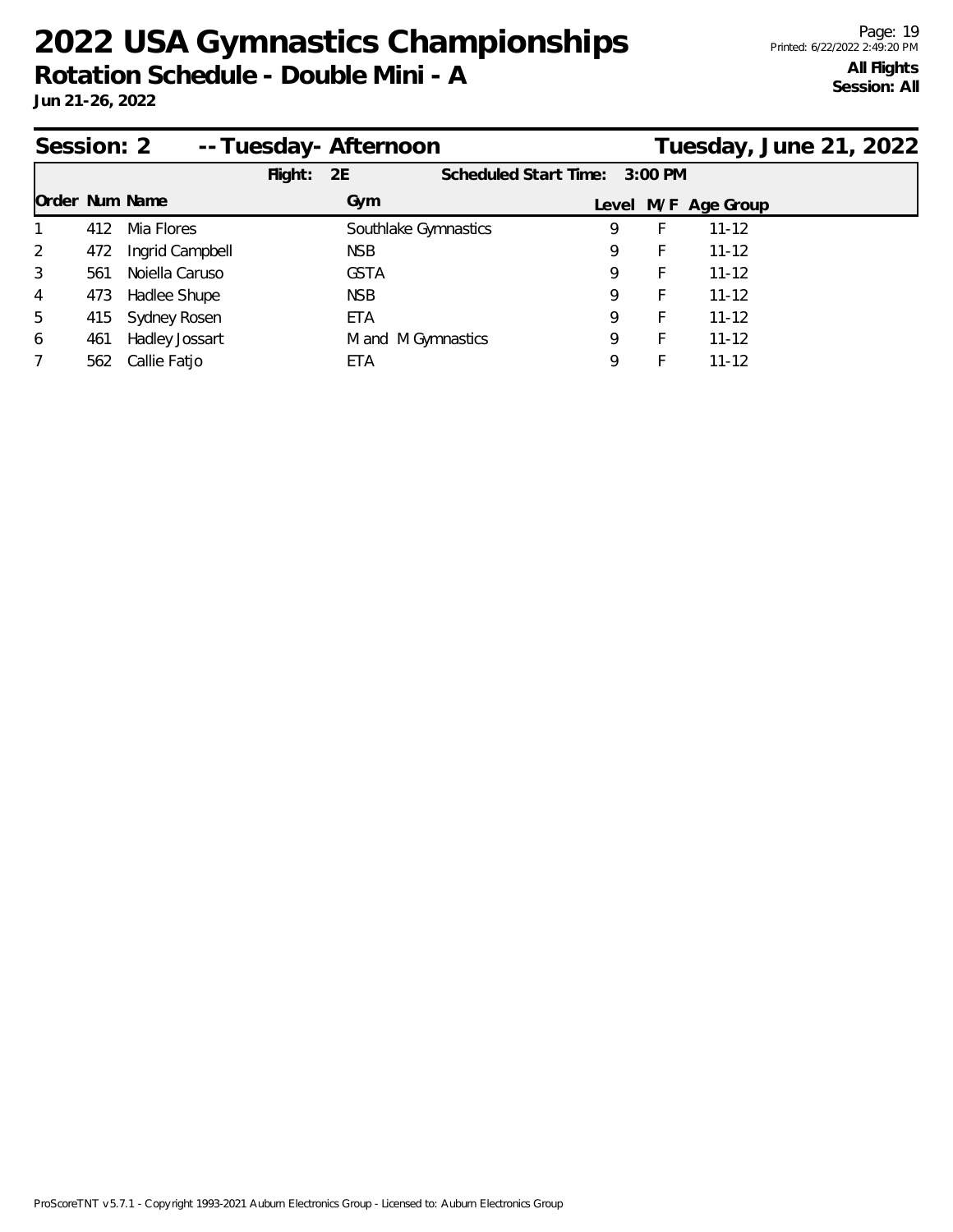| Session: 2 |     |                        | -- Tuesday- Afternoon |                            |                               |           |         |                     | Tuesday, June 21, 2022 |  |
|------------|-----|------------------------|-----------------------|----------------------------|-------------------------------|-----------|---------|---------------------|------------------------|--|
|            |     |                        | Flight:               | 2A                         | Scheduled Start Time:         |           | 1:00 PM |                     |                        |  |
|            |     | Order Num Name         |                       | Gym                        |                               |           |         | Level M/F Age Group |                        |  |
| 1          | 604 | Lexie Schreiner        |                       | Flipside                   |                               | 10        | F       | <b>10U</b>          |                        |  |
| 2          | 603 | Lexi Arredondo         |                       | Midwest Training           |                               | 10        | F       | <b>10U</b>          |                        |  |
| 3          | 637 | Lexie Cusson           |                       | <b>ETA</b>                 |                               | 10        | F       | $11 - 12$           |                        |  |
| 4          | 638 | Abby Lim               |                       | CAVU                       |                               | 10        | F       | $11 - 12$           |                        |  |
| 5          | 588 | Eva Sultanov           |                       | World Elite                |                               | 10        | F       | $11 - 12$           |                        |  |
| 6          | 598 | Rory Loe               |                       | Let It Shine               |                               | 10        | F       | $11 - 12$           |                        |  |
| 7          | 618 | Avery Schmidt          |                       | Wasatch                    |                               | 10        | F       | $11 - 12$           |                        |  |
|            |     |                        | Flight:               | 2B                         | Scheduled Start Time:         |           | 1:30 PM |                     |                        |  |
|            |     | Order Num Name         |                       | Gym                        |                               |           |         | Level M/F Age Group |                        |  |
| 1          | 605 | Neila Johnson          |                       | Wasatch                    |                               | 10        | F       | $11 - 12$           |                        |  |
| 2          | 596 | Victoria Azarov        |                       | Legacy Elite               |                               | 10        | F       | $11 - 12$           |                        |  |
| 3          | 584 | Zarah Lugosi           |                       | <b>EWA Prosper</b>         |                               | 10        | F       | $11 - 12$           |                        |  |
| 4          | 606 | Ainslee Kline          |                       | Flipside                   |                               | 10        | F       | $11 - 12$           |                        |  |
| 5          | 587 | Sophia Patterson       |                       | <b>ETA</b>                 |                               | 10        | F       | $11 - 12$           |                        |  |
|            |     |                        | Flight:               | 2C                         | Scheduled Start Time:         |           | 2:00 PM |                     |                        |  |
|            |     | Order Num Name         |                       | Gym                        |                               |           |         | Level M/F Age Group |                        |  |
|            | 757 | Hunter Hart            |                       | Northstars                 |                               | <b>OP</b> | M       | $17 - 21$           |                        |  |
| 2          | 760 | Kenny Vogan            |                       | So Cal TTC                 |                               | <b>OP</b> | M       | $17 - 21$           |                        |  |
| 3          | 739 | Tennessee Nichols      |                       | <b>NSB</b>                 |                               | <b>OP</b> | M       | $17 - 21$           |                        |  |
| 4          | 743 | A.J. Willis            |                       | High Altitude              |                               | <b>OP</b> | M       | $17 - 21$           |                        |  |
| 5          | 730 | <b>Brandon Frasure</b> |                       | <b>Integrity Athletics</b> |                               | <b>OP</b> | M       | $17 - 21$           |                        |  |
| 6          | 726 | Hayden Kline           |                       | Flipside                   |                               | <b>OP</b> | M       | $17 - 21$           |                        |  |
|            |     |                        | Flight:               | 2D                         | Scheduled Start Time: 2:30 PM |           |         |                     |                        |  |
|            |     | Order Num Name         |                       | Gym                        |                               |           |         | Level M/F Age Group |                        |  |
| 1          | 734 | Seth Landrum           |                       | Airbenders                 |                               | OP        | M       | $17 - 21$           |                        |  |
| 2          | 745 | Jack Collard           |                       | Silver Stars               |                               | <b>OP</b> | M       | $17 - 21$           |                        |  |
| 3          | 728 | Kable Moore            |                       | <b>USA Dynamites</b>       |                               | <b>OP</b> | M       | $17 - 21$           |                        |  |
| 4          | 735 | Daniel Sjafiroeddin    |                       | Desert Gymcats             |                               | OP        | M       | $17 - 21$           |                        |  |
| 5          | 744 | Josh Blomgren          |                       | <b>TCT</b>                 |                               | OP        | M       | $17 - 21$           |                        |  |
| 6          | 762 | Emerson Sonoda         |                       | <b>Action Athletics</b>    |                               | OP        | M       | $17 - 21$           |                        |  |
| 7          | 750 | Eman Alvarez           |                       | <b>TWG</b>                 |                               | OP        | M       | $17 - 21$           |                        |  |
| 8          | 754 | Lucas Durand           |                       | World Elite                |                               | OP        | M       | $17 - 21$           |                        |  |
| 9          | 733 | Bryan Olas             |                       | Aspire                     |                               | OP        | M       | $22 +$              |                        |  |
| 10         | 737 | Keith Eldridge         |                       | <b>Integrity Athletics</b> |                               | OP        | M       | $22 +$              |                        |  |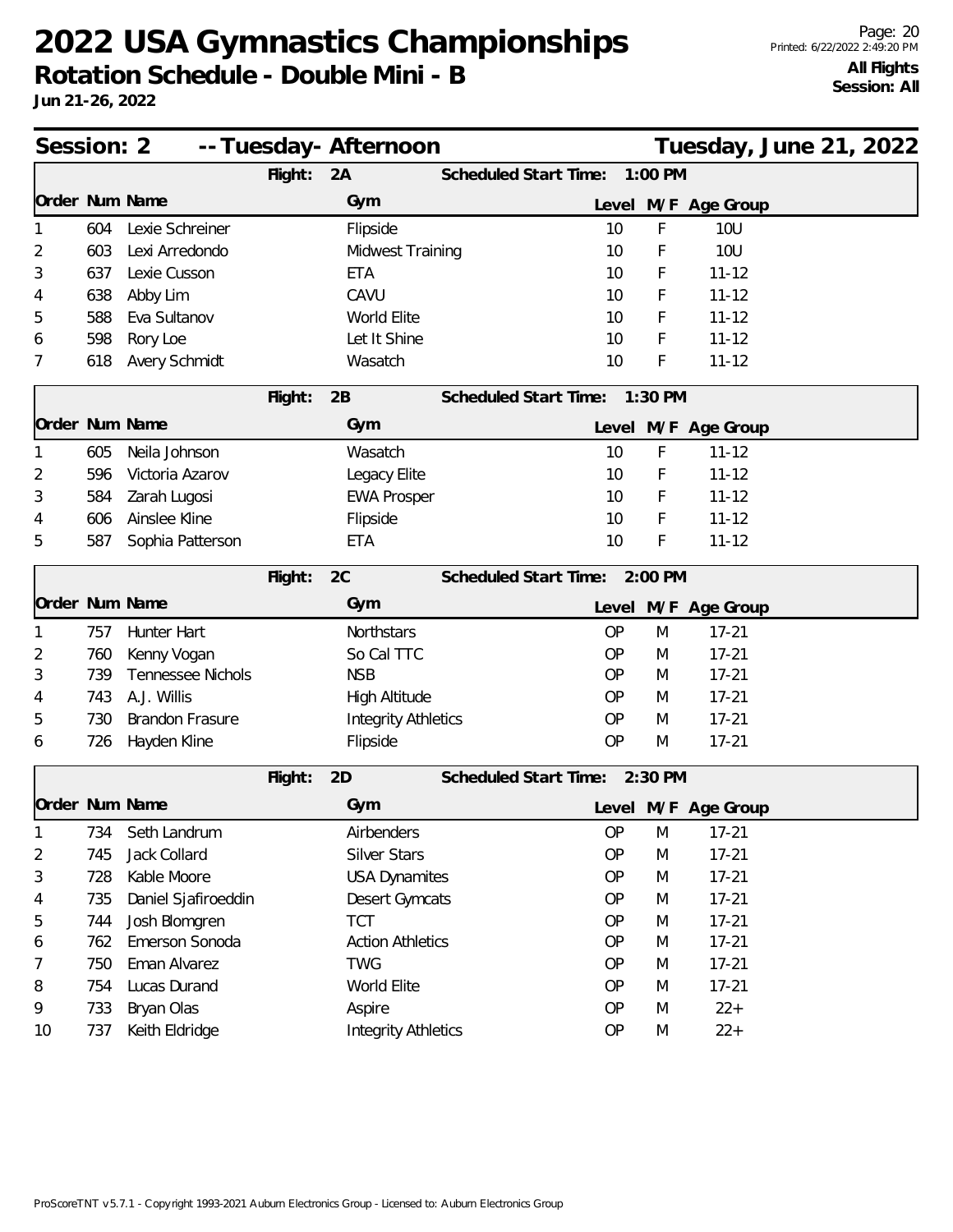| Session: 4     |     | -- Wednesday- AM              | Wednesday, June 22, 2022    |                               |  |
|----------------|-----|-------------------------------|-----------------------------|-------------------------------|--|
|                |     | Flight:                       | Scheduled Start Time:<br>4A | $9:00$ AM                     |  |
| Order Num Name |     |                               | Gym                         | Level M/F Age Group           |  |
| 1              | 512 | Gabbie Roznovsky              | K and L Tumbletown          | 9<br>F<br>$15+$               |  |
| 2              | 491 | Laney Cooper                  | Skywalkers                  | 9<br>F<br>$15+$               |  |
| 3              | 409 | Regan Stefanoni               | <b>TCT</b>                  | $15+$<br>F<br>9               |  |
| 4              | 441 | Kate Arakawa                  | Eagle Gymnastics TX         | F<br>$15+$<br>9               |  |
| 5              | 574 | Brynn Ashley-Grochowski       | <b>TCT</b>                  | $15+$<br>F<br>9               |  |
| 6              | 406 | Miranda Goodnight             | Airbenders                  | $15+$<br>9<br>F               |  |
| 7              | 489 | <b>Madison Brooks</b>         | DeVeau's                    | F<br>9<br>$15+$               |  |
| 8              | 481 | Cearah Larry                  | <b>NSB</b>                  | $15+$<br>F<br>9               |  |
| 9              | 557 | Jaden McCarter                | <b>Full Force</b>           | F<br>$15+$<br>9               |  |
| 10             | 433 | Cate Devlin                   | Eagle Gymnastics TX         | F<br>9<br>$15+$               |  |
|                |     | Flight:                       | 4B                          | Scheduled Start Time: 9:30 AM |  |
| Order Num Name |     |                               | Gym                         | Level M/F Age Group           |  |
| 1              | 513 | Abby Spencer                  | <b>Black Diamond-PC</b>     | F<br>9<br>$15+$               |  |
| 2              | 485 | Olivia Oswald                 | Nook TNT                    | F<br>$15+$<br>9               |  |
| 3              | 497 | Paulina Horowitz              | Dynamite Gymnastics         | $15+$<br>9<br>F               |  |
| 4              | 454 | Gabbie Medina                 | Agility                     | $15+$<br>9<br>F               |  |
| 5              | 405 | Abigail Garcia                | Skywalkers                  | $15+$<br>9<br>F               |  |
| 6              | 510 | Olivia Oliver                 | <b>Stars Gymnastics</b>     | $15+$<br>F<br>9               |  |
| 7              | 479 | Olivia Pierce                 | Elmwood                     | F<br>$15+$<br>9               |  |
| 8              | 460 | Leah Uetrecht                 | <b>High Energy</b>          | F<br>$15+$<br>9               |  |
| 9              | 514 | <b>Taylor Stewart-Beavers</b> | <b>MTGA</b>                 | F<br>$15+$<br>9               |  |
| 10             | 492 | Suhani Daw                    | Airborne Colorado           | F<br>9<br>$15+$               |  |
|                |     | Flight:                       | 4C<br>Scheduled Start Time: | 10:00 AM                      |  |
| Order Num Name |     |                               | Gym                         | Level M/F Age Group           |  |
|                |     | 457 McKayla DeRuyter          | World Elite                 | 9<br>F<br>$15+$               |  |
| 2              |     | 579 Kayla Winchel             | Skywalkers                  | 9<br>$\mathsf F$<br>$15+$     |  |
| 3              | 402 | Lily Christensen              | <b>Black Diamond-PC</b>     | 9<br>F<br>$15+$               |  |
| 4              | 394 | Tayla Jones                   | Rocky Mountain              | F<br>$15+$<br>9               |  |
| 5              | 502 | Abby Liesman                  | Powerhouse                  | $15+$<br>9<br>F               |  |
| 6              | 498 | Hayley Hubert                 | <b>High Energy</b>          | $15+$<br>9<br>F               |  |
| 7              | 496 | Amy Hopkins                   | Legacy Elite                | F<br>9<br>$15+$               |  |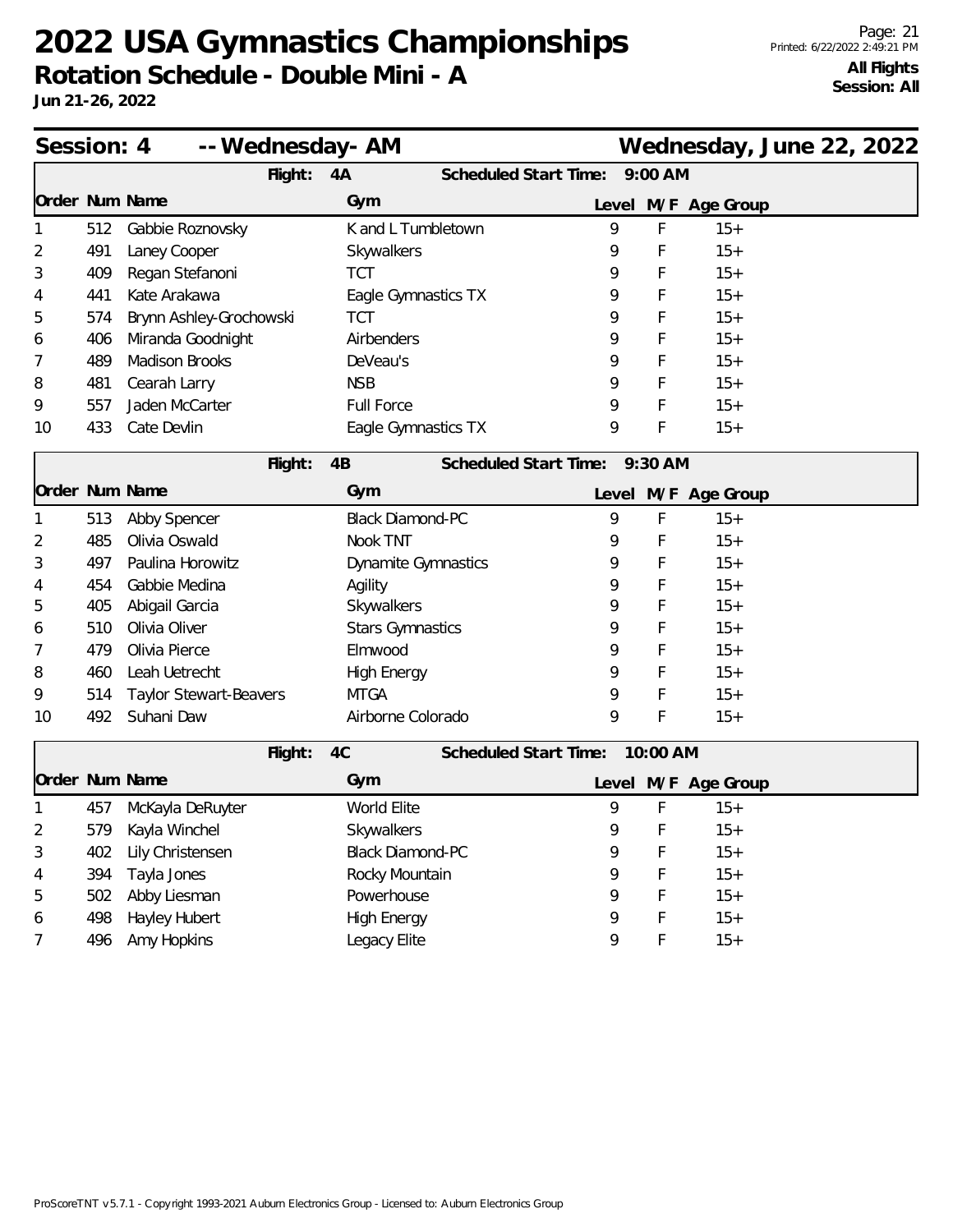| Session: 4 |     |                      |         | -- Wednesday- AM            |                              |   |          | Wednesday, June 22, 2022 |  |
|------------|-----|----------------------|---------|-----------------------------|------------------------------|---|----------|--------------------------|--|
|            |     |                      | Flight: | 4D                          | Scheduled Start Time:        |   | 10:30 AM |                          |  |
|            |     | Order Num Name       |         | Gym                         |                              |   |          | Level M/F Age Group      |  |
| 1          | 508 | Julija Mulholland    |         | <b>Gymfinity Gymnastics</b> |                              | 9 | F        | $15+$                    |  |
| 2          | 408 | Ella Rose            |         | Technique                   |                              | 9 | F        | $15+$                    |  |
| 3          | 488 | Kiera Blake          |         | Upsidedowners               |                              | 9 | F        | $15+$                    |  |
| 4          | 507 | Maleah Morris        |         | Skywalkers                  |                              | 9 | F        | $15+$                    |  |
| 5          | 404 | Kerry Driscoll       |         | <b>Stars Gymnastics</b>     |                              | 9 | F        | $15+$                    |  |
| 6          | 401 | Maya Anderson        |         | Skywalkers                  |                              | 9 | F        | $15+$                    |  |
| 7          | 509 | Alyssa Nall          |         | <b>USA Dynamites</b>        |                              | 9 | F        | $15+$                    |  |
| 8          | 448 | Dre Spivey           |         | <b>Wcc</b>                  |                              | 9 | F        | $15+$                    |  |
| 9          | 443 | Ashtyn Quijada       |         | Upsidedowners               |                              | 9 | F        | $15+$                    |  |
| 10         | 555 | Olivia Erickson      |         | Premier Gymnastics          |                              | 9 | F        | $15+$                    |  |
| 11         | 517 | Sara Whitener        |         | <b>Ultimate Air</b>         |                              | 9 | F        | $15+$                    |  |
|            |     |                      | Flight: | 4E                          | Scheduled Start Time:        |   | 11:00 AM |                          |  |
|            |     | Order Num Name       |         | Gym                         |                              |   |          | Level M/F Age Group      |  |
|            | 459 | Shay Payton          |         | Wasatch                     |                              | 9 | F        | $15+$                    |  |
| 2          | 515 | <b>Teghan Theile</b> |         | Suncoast T&T                |                              | 9 | F        | $15+$                    |  |
| 3          | 490 | Olivia Carlson       |         | Skywalkers                  |                              | 9 | F        | $15+$                    |  |
| 4          | 442 | Shelby Cannon        |         | Eagle Gymnastics TX         |                              | 9 | F        | $15+$                    |  |
| 5          | 407 | Danica Lopez         |         | Team Legacy                 |                              | 9 | F        | $15+$                    |  |
| 6          | 432 | <b>Riley Cain</b>    |         | Airborne Academy            |                              | 9 | F        | $15+$                    |  |
| 7          | 493 | Kirsten Dudley       |         | <b>Black Diamond-PC</b>     |                              | 9 | F        | $15+$                    |  |
| 8          | 455 | Peyton Smith         |         | Rocky Mountain              |                              | 9 | F        | $15+$                    |  |
| 9          | 469 | Cai Reeves           |         | <b>NSB</b>                  |                              | 9 | F        | $15+$                    |  |
|            |     |                      | Flight: | 4F                          | <b>Scheduled Start Time:</b> |   | 11:30 AM |                          |  |
|            |     | Order Num Name       |         | Gym                         |                              |   |          | Level M/F Age Group      |  |
|            | 458 | <b>Aislinn Hayes</b> |         | Twiststars                  |                              | 9 | F        | $15+$                    |  |
| 2          | 393 | Avery Cox            |         | Flipside                    |                              | 9 | F.       | $15+$                    |  |
| 3          | 570 | Kiara Kloss          |         | <b>KMC Gymnastics</b>       |                              | 9 | F        | $15+$                    |  |
| 4          | 445 | D'myia Cox           |         | Skywalkers                  |                              | 9 | F        | $15+$                    |  |
| 5          | 516 | Ella Vivona          |         | CAVU                        |                              | 9 | F        | $15+$                    |  |
| 6          | 556 | Josephine Kuo        |         | CAVU                        |                              | 9 | F        | $15+$                    |  |
| 7          | 480 | Lahela Hoopii        |         | <b>NSB</b>                  |                              | 9 | F        | $15+$                    |  |
| 8          | 403 | Olivia Delph         |         | <b>USA Dynamites</b>        |                              | 9 | F        | $15+$                    |  |
| 9          | 446 | Adi Leake            |         | Elite World                 |                              | 9 | F        | $15+$                    |  |
| 10         | 559 | Izzy Peters          |         | Airbenders                  |                              | 9 | F        | $15+$                    |  |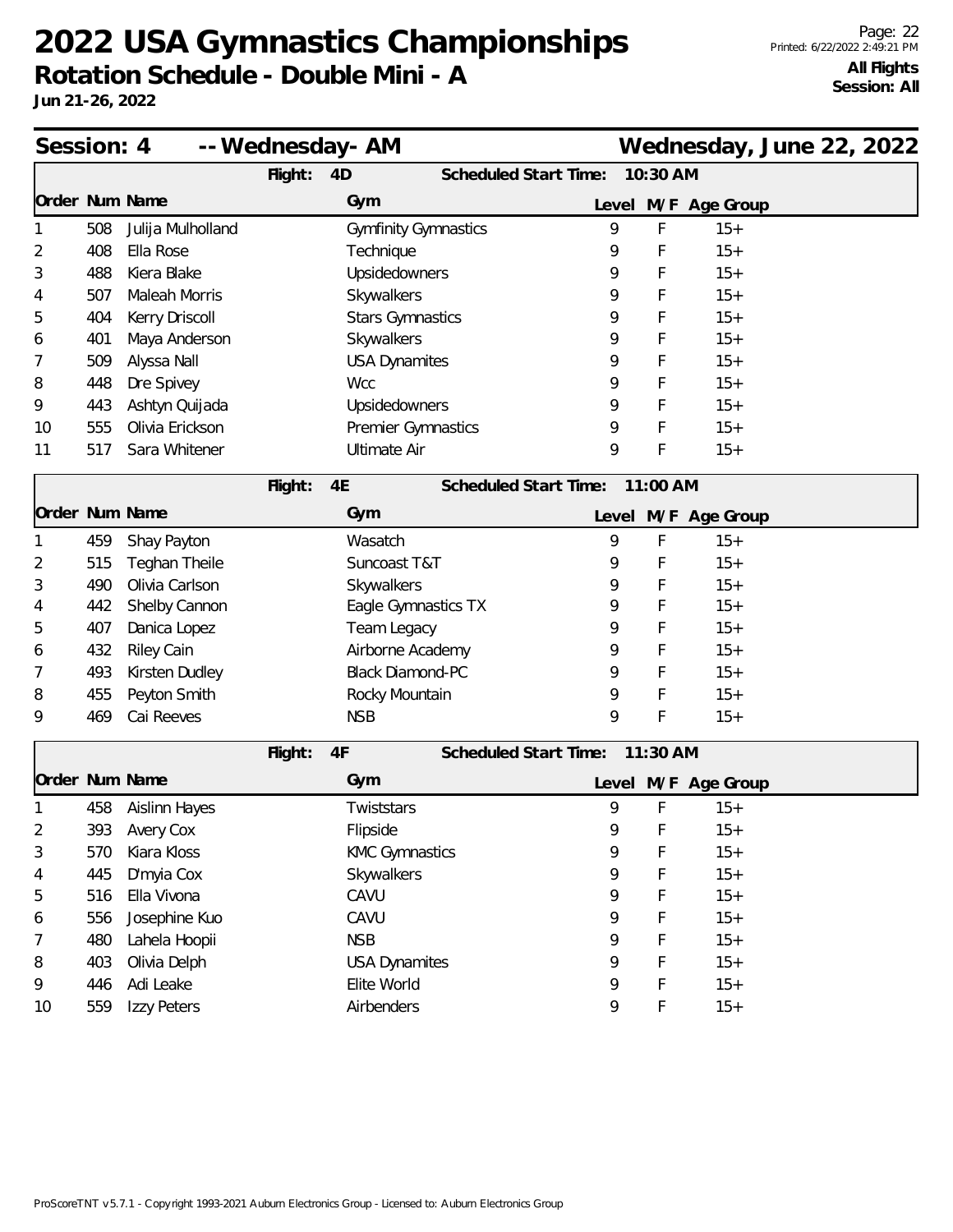| Session: 4     |     |                     | -- Wednesday- AM |                            |                              |                               |          | Wednesday, June 22, 2022 |  |  |
|----------------|-----|---------------------|------------------|----------------------------|------------------------------|-------------------------------|----------|--------------------------|--|--|
|                |     |                     | Flight:          | 4A                         | <b>Scheduled Start Time:</b> |                               | 9:00 AM  |                          |  |  |
| Order Num Name |     |                     |                  | Gym                        |                              |                               |          | Level M/F Age Group      |  |  |
| 1              | 652 | Maddie Beers        |                  | Southlake Gymnastics       |                              | 10                            | F        | $15 - 16$                |  |  |
| 2              | 666 | Olivia Stecky       |                  | CAVU                       |                              | 10                            | F        | $15 - 16$                |  |  |
| 3              | 612 | Cate Cupples        |                  | Showcase Gymnastics        |                              | 10                            | F        | $15 - 16$                |  |  |
| 4              | 650 | Amanda Abraham      |                  | <b>Integrity Athletics</b> |                              | 10                            | F        | $15 - 16$                |  |  |
| 5              | 631 | Lyla Rubino         |                  | CAVU                       |                              | 10                            | F        | $15 - 16$                |  |  |
| 6              | 658 | Jaelyn Raddish      |                  | Airborne Academy           |                              | 10                            | F        | $15 - 16$                |  |  |
| 7              | 622 | Katy Evans          |                  | Upsidedowners              |                              | 10                            | F        | $15 - 16$                |  |  |
|                |     |                     | Flight:          | 4B                         |                              | Scheduled Start Time: 9:30 AM |          |                          |  |  |
| Order Num Name |     |                     |                  | Gym                        |                              |                               |          | Level M/F Age Group      |  |  |
| 1              | 682 | Maddy Thomson       |                  | So Cal TTC                 |                              | 10                            | F        | $15 - 16$                |  |  |
| 2              | 601 | Rylie Vanausdoll    |                  | Top Star                   |                              | 10                            | F        | $15 - 16$                |  |  |
| 3              | 621 | Kalyana Dickson     |                  | Eagle Gymnastics TX        |                              | 10                            | F        | $15 - 16$                |  |  |
| 4              | 593 | Eva Lopez           |                  | Team Legacy                |                              | 10                            | F        | $15 - 16$                |  |  |
| 5              | 620 | Akela Magee         |                  | Edge Sports                |                              | 10                            | F        | $15 - 16$                |  |  |
| 6              | 661 | Gia Valente         |                  | <b>ETA</b>                 |                              | 10                            | F        | $15 - 16$                |  |  |
|                |     |                     | Flight:          | 4C                         | <b>Scheduled Start Time:</b> |                               | 10:00 AM |                          |  |  |
| Order Num Name |     |                     |                  | Gym                        |                              |                               |          | Level M/F Age Group      |  |  |
|                | 660 | <b>Riley Taylor</b> |                  | Let It Shine               |                              | 10                            | F        | $15 - 16$                |  |  |
| 2              | 681 | Arianna Franco      |                  | Tumble Tech                |                              | 10                            | F        | $15 - 16$                |  |  |
| 3              | 656 | Maya Kantor         |                  | CAVU                       |                              | 10                            | F        | $15 - 16$                |  |  |
| 4              | 611 | Maddie Ballinger    |                  | Stick It Gym               |                              | 10                            | F        | $15 - 16$                |  |  |
| 5              | 594 | Aliyah Rose         |                  | Team Legacy                |                              | 10                            | F        | $15 - 16$                |  |  |
| 6              | 602 | Kamri Durbin        |                  | Edge Sports                |                              | 10                            | F        | $15 - 16$                |  |  |
| 7              | 653 | Phoenix Britt       |                  | CAVU                       |                              | 10                            | F        | $15 - 16$                |  |  |
| 8              | 623 | Hana Goulart        |                  | Vargas Academy             |                              | 10                            | F        | $15 - 16$                |  |  |
|                |     |                     | Flight:          | 4D                         | Scheduled Start Time:        |                               | 10:30 AM |                          |  |  |
| Order Num Name |     |                     |                  | Gym                        |                              | Level                         |          | M/F Age Group            |  |  |
|                | 632 | Kaitlyn Siksnius    |                  | CAVU                       |                              | 10                            | F        | $15 - 16$                |  |  |
| 2              | 630 | Brooklyn Jolley     |                  | <b>NSB</b>                 |                              | 10                            | F        | $15 - 16$                |  |  |
| 3              | 600 | Sam Taylor          |                  | <b>EWA Prosper</b>         |                              | 10                            | F        | $15 - 16$                |  |  |
| 4              | 628 | Ty-LA Morris        |                  | CAVU                       |                              | 10                            | F        | $15 - 16$                |  |  |
| 5              | 654 | Mia Garcia          |                  | Tumble Tech                |                              | 10                            | F        | $15 - 16$                |  |  |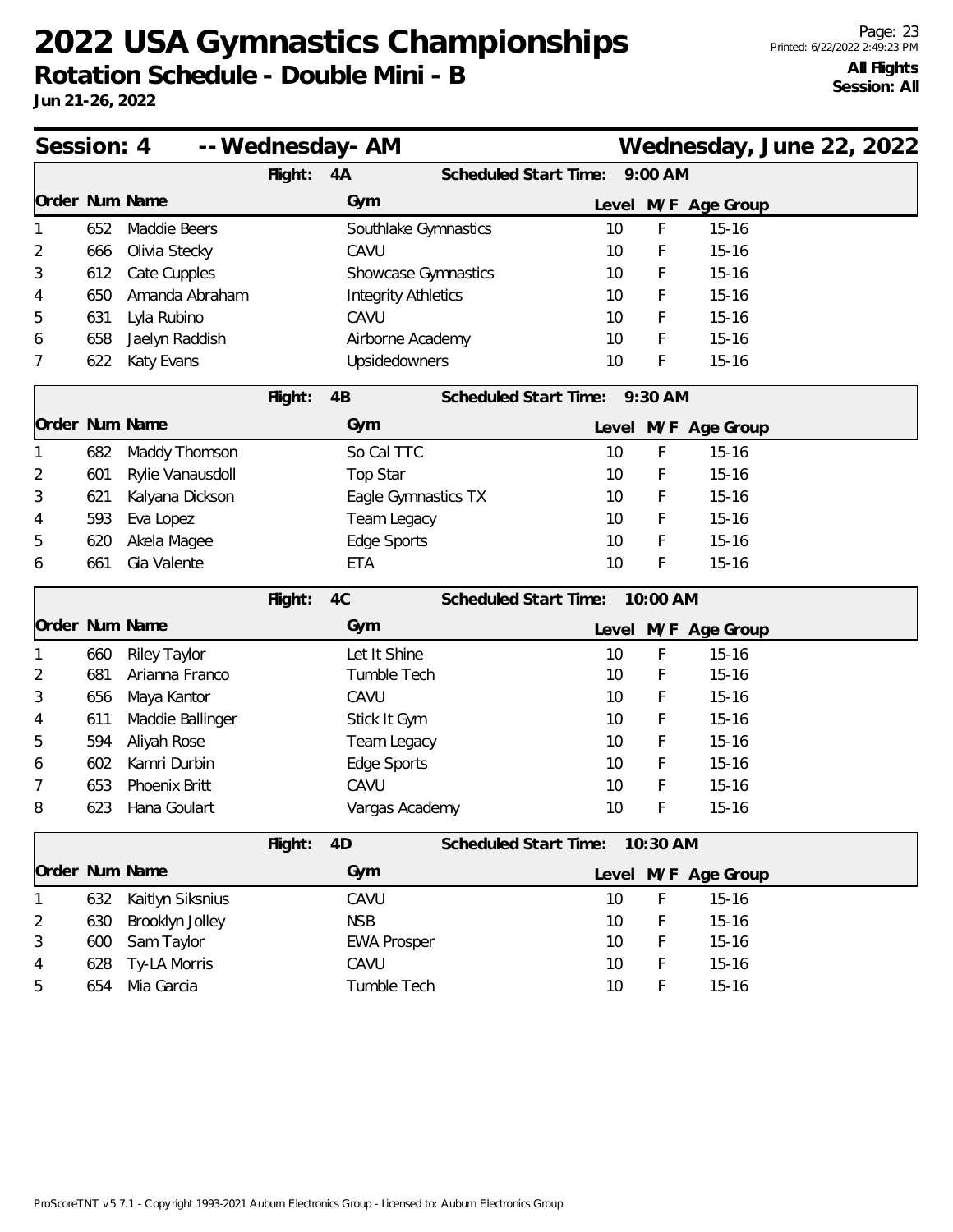| Session: 5<br>-- Wednesday-Afternoon |     |                     |         |                     |                            |                               |   |           | Wednesday, June 22, 2022 |  |  |
|--------------------------------------|-----|---------------------|---------|---------------------|----------------------------|-------------------------------|---|-----------|--------------------------|--|--|
|                                      |     |                     | Flight: | 5A                  |                            | <b>Scheduled Start Time:</b>  |   | 1:30 PM   |                          |  |  |
|                                      |     | Order Num Name      |         | Gym                 |                            |                               |   |           | Level M/F Age Group      |  |  |
|                                      | 539 | Joseph Novak        |         | Aspire              |                            |                               | 9 | M         | $13 - 14$                |  |  |
| 2                                    | 543 | Caiden Rozell       |         | World Elite         |                            |                               | 9 | M         | $13 - 14$                |  |  |
| 3                                    | 549 | Luca Vitale         |         | Flip Factory        |                            |                               | 9 | M         | $13 - 14$                |  |  |
| 4                                    | 545 | Holden Spradley     |         | Tumble Tech         |                            |                               | 9 | M         | $13 - 14$                |  |  |
| 5                                    | 548 | Logan Vitale        |         | Flip Factory        |                            |                               | 9 | M         | $13 - 14$                |  |  |
| 6                                    | 580 | Evan Dufort         |         |                     | Suncoast T&T               |                               | 9 | M         | $13 - 14$                |  |  |
| 7                                    | 439 | Ryan Mantel         |         |                     | Gymnast Factory            |                               | 9 | M         | $13 - 14$                |  |  |
| 8                                    | 532 | Diego Granillo      |         |                     | Zia Elite Gymnastics       |                               | 9 | M         | $13 - 14$                |  |  |
| 9                                    | 537 | Joshua McCallen     |         | Aspire              |                            |                               | 9 | M         | $13 - 14$                |  |  |
| 10                                   | 398 | Oscar Binkowski     |         | <b>ESCX</b>         |                            |                               | 9 | M         | $13 - 14$                |  |  |
| 11                                   | 552 | Collin Woffinden    |         |                     | <b>USA Dynamites</b>       |                               | 9 | M         | $13 - 14$                |  |  |
|                                      |     |                     | Flight: | 5B                  |                            | <b>Scheduled Start Time:</b>  |   | $2:00$ PM |                          |  |  |
|                                      |     | Order Num Name      |         | Gym                 |                            |                               |   |           | Level M/F Age Group      |  |  |
|                                      | 421 | Andrew Neatrour     |         | <b>CEG</b>          |                            |                               | 9 | M         | $13 - 14$                |  |  |
| 2                                    | 462 | <b>Bauti Andres</b> |         | <b>Silver Stars</b> |                            |                               | 9 | M         | $13 - 14$                |  |  |
| 3                                    | 440 | Sammy Young         |         | <b>FOND</b>         |                            |                               | 9 | M         | $13 - 14$                |  |  |
| 4                                    | 422 | Ethan Rybolt        |         | Legacy Elite        |                            |                               | 9 | M         | $13 - 14$                |  |  |
| 5                                    | 428 | Sawyer Whitemiller  |         |                     | Naples Progressive         |                               | 9 | M         | $13 - 14$                |  |  |
| 6                                    | 452 | Jackson Peterson    |         | <b>NSB</b>          |                            |                               | 9 | M         | $13 - 14$                |  |  |
| 7                                    | 535 | Benjamin Khaimovich |         |                     | Vargas Academy             |                               | 9 | M         | $13 - 14$                |  |  |
| 8                                    | 430 | Dylan Ziegenfus     |         |                     | Tornado Sport Club         |                               | 9 | M         | $13 - 14$                |  |  |
| 9                                    | 547 | Colby Thomas        |         | <b>Ultimate Air</b> |                            |                               | 9 | M         | $13 - 14$                |  |  |
| 10                                   | 565 | Bennett Lamon Scott |         | Gleasons            |                            |                               | 9 | M         | $13 - 14$                |  |  |
|                                      |     |                     | Flight: | 5C                  |                            | Scheduled Start Time: 2:30 PM |   |           |                          |  |  |
|                                      |     | Order Num Name      |         | Gym                 |                            |                               |   |           | Level M/F Age Group      |  |  |
|                                      | 494 | Asher Franco        |         | Tumble Tech         |                            |                               | 9 | M         | $15+$                    |  |  |
| 2                                    | 554 | Michael Armonda     |         |                     | <b>Fairland Gymnastics</b> |                               | 9 | M         | $15+$                    |  |  |
| 3                                    | 571 | Yuvraj Singh        |         | <b>STLE</b>         |                            |                               | 9 | M         | $15+$                    |  |  |
| 4                                    | 518 | Kian Zustiak        |         | Helix               |                            |                               | 9 | M         | $15+$                    |  |  |
| 5                                    | 500 | Nathan Kindler      |         | <b>NVG</b>          |                            |                               | 9 | M         | $15+$                    |  |  |
| 6                                    | 486 | Henry Amador        |         |                     | <b>USA Dynamites</b>       |                               | 9 | M         | $15+$                    |  |  |
| 7                                    | 447 | Trevor Lucca        |         | Studio L            |                            |                               | 9 | M         | $15+$                    |  |  |
| 8                                    | 468 | <b>Toby Scott</b>   |         |                     | <b>Action Athletics</b>    |                               | 9 | M         | $15+$                    |  |  |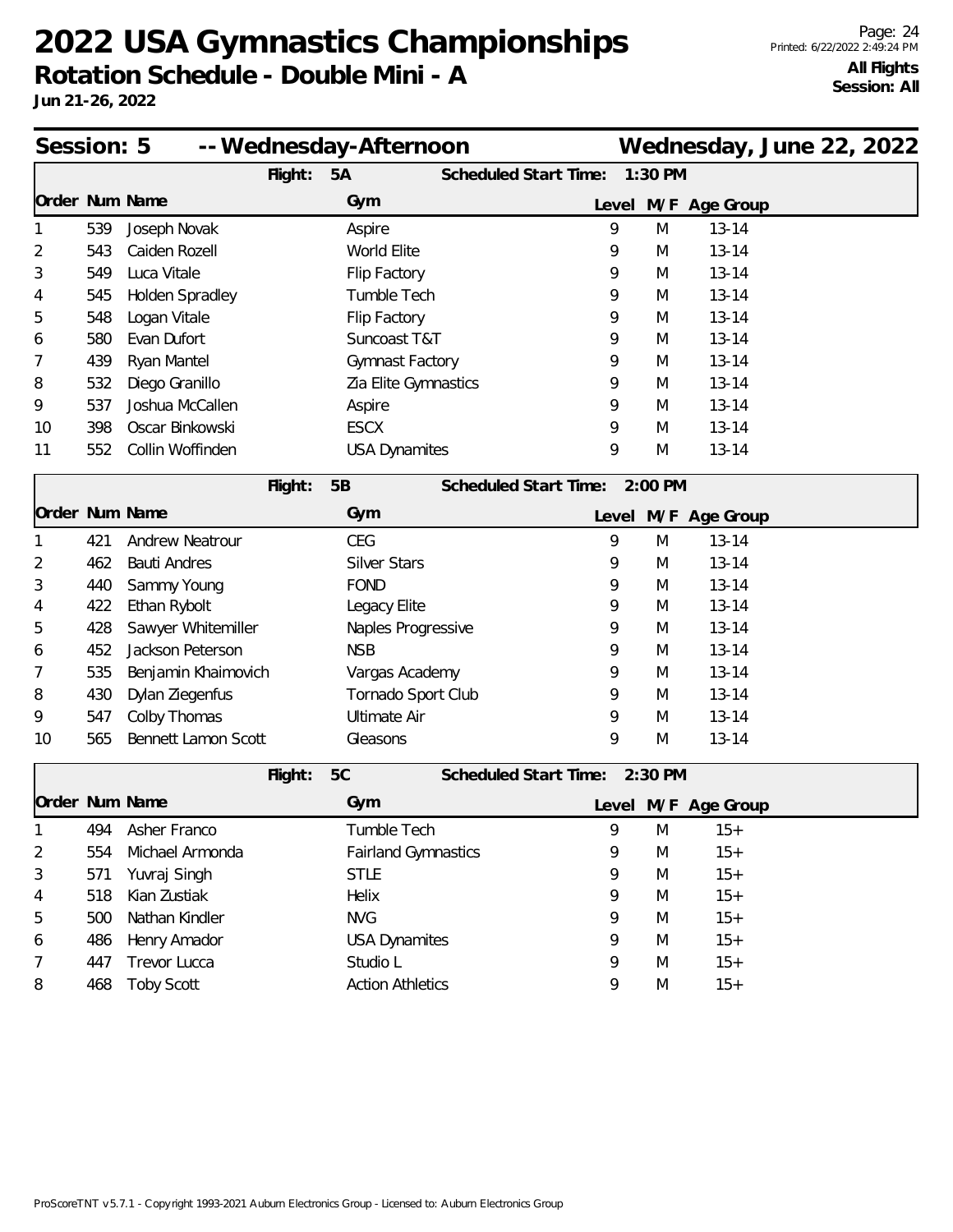| Session: 5<br>-- Wednesday-Afternoon |     |                       |         |                           |  |                              |       |         | Wednesday, June 22, 2022 |  |  |
|--------------------------------------|-----|-----------------------|---------|---------------------------|--|------------------------------|-------|---------|--------------------------|--|--|
|                                      |     |                       | Flight: | 5D                        |  | <b>Scheduled Start Time:</b> |       | 3:00 PM |                          |  |  |
| Order Num Name                       |     |                       |         | Gym                       |  |                              |       |         | Level M/F Age Group      |  |  |
|                                      | 495 | Andrew Geiger         |         | <b>MJM Studios</b>        |  |                              | 9     | M       | $15+$                    |  |  |
| 2                                    | 395 | Jonah Seay            |         | <b>Dynamic Gymnastics</b> |  |                              | 9     | M       | $15+$                    |  |  |
| 3                                    | 573 | Albert Zilbershteyn   |         | <b>KMC Gymnastics</b>     |  |                              | 9     | M       | $15+$                    |  |  |
| 4                                    | 465 | Ayden Rideout         |         | Air Extreme               |  |                              | 9     | M       | $15+$                    |  |  |
| 5                                    | 577 | Andrew Kammerzell     |         | <b>DUPG</b>               |  |                              | 9     | M       | $15+$                    |  |  |
| 6                                    | 511 | Jason Pappas          |         | <b>USA Dynamites</b>      |  |                              | 9     | M       | $15+$                    |  |  |
| 7                                    | 558 | <b>Braden Merritt</b> |         | TexStar                   |  |                              | 9     | M       | $15+$                    |  |  |
|                                      |     |                       | Flight: | <b>5E</b>                 |  | <b>Scheduled Start Time:</b> |       | 3:30 PM |                          |  |  |
| Order Num Name                       |     |                       |         | Gym                       |  |                              | Level |         | M/F Age Group            |  |  |
|                                      | 506 | Thomas Mischke        |         | <b>TCT</b>                |  |                              | 9     | M       | $15+$                    |  |  |
| $\overline{2}$                       | 501 | Dallas Labrum         |         | Wasatch                   |  |                              | 9     | M       | $15+$                    |  |  |
| 3                                    | 396 | Cooper Tolin          |         | LGA T&T                   |  |                              | 9     | M       | $15+$                    |  |  |
| 4                                    | 503 | Kaysen Maag           |         | Utah Valley T&T           |  |                              | 9     | M       | $15+$                    |  |  |
| 5                                    | 569 | Isaac Hannah          |         | <b>KMC Gymnastics</b>     |  |                              | 9     | M       | $15+$                    |  |  |
| 6                                    | 576 | Alex Franson          |         | TCT                       |  |                              | 9     | M       | $15+$                    |  |  |
| 7                                    | 575 | Gordon Bayles         |         | <b>TDC Tumblers</b>       |  |                              | 9     | M       | $15+$                    |  |  |
| 8                                    | 484 | Pierce Madden         |         | <b>Skywalkers</b>         |  |                              | 9     | M       | $15+$                    |  |  |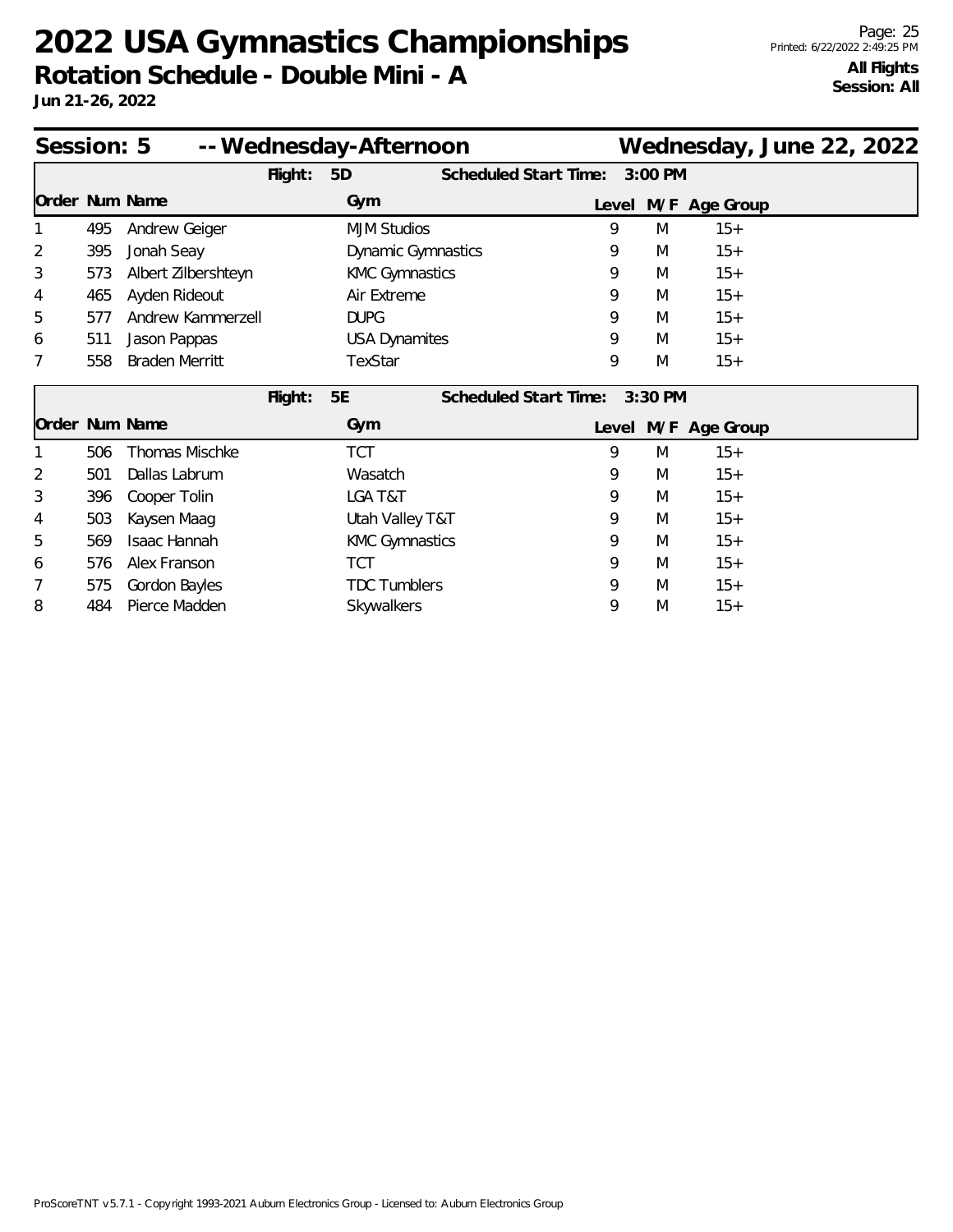| Session: 5<br>-- Wednesday-Afternoon |     |                         |         |                            |                              |           |           |                     | Wednesday, June 22, 2022 |  |
|--------------------------------------|-----|-------------------------|---------|----------------------------|------------------------------|-----------|-----------|---------------------|--------------------------|--|
|                                      |     |                         | Flight: | 5A                         | <b>Scheduled Start Time:</b> |           | 1:30 PM   |                     |                          |  |
| Order Num Name                       |     |                         |         | Gym                        |                              | Level     |           | M/F Age Group       |                          |  |
|                                      | 747 | McKenzie Petrich        |         | <b>Ultimate Air</b>        |                              | <b>OP</b> | F         | $17 - 21$           |                          |  |
| 2                                    | 761 | Lauren Primm            |         | Aspire Gymnastics          |                              | <b>OP</b> | F         | $17 - 21$           |                          |  |
| 3                                    | 751 | Olivia Boucly           |         | World Elite                |                              | <b>OP</b> | F         | $17 - 21$           |                          |  |
| 4                                    | 742 | Lane Wahlgren           |         | So Cal TTC                 |                              | <b>OP</b> | F         | $17 - 21$           |                          |  |
| 5                                    | 736 | Alyssa Turner           |         | Nook TNT                   |                              | OP        | F         | $17 - 21$           |                          |  |
| 6                                    | 731 | Ava Orders              |         | <b>Integrity Athletics</b> |                              | OP        | F         | $17 - 21$           |                          |  |
|                                      |     |                         | Flight: | 5B                         | Scheduled Start Time:        |           | 2:00 PM   |                     |                          |  |
| Order Num Name                       |     |                         |         | Gym                        |                              |           |           | Level M/F Age Group |                          |  |
|                                      | 746 | Aamirah Hayes           |         | <b>MTGA</b>                |                              | <b>OP</b> | F         | $17 - 21$           |                          |  |
| 2                                    | 748 | Anna Katherine Spangler |         | <b>MTGA</b>                |                              | <b>OP</b> | F         | $17 - 21$           |                          |  |
| 3                                    | 724 | Kennedy Cardwell        |         | Gleasons                   |                              | <b>OP</b> | F         | $17 - 21$           |                          |  |
| 4                                    | 758 | Kyla Kapner             |         | Sonshine Gymnastics        |                              | <b>OP</b> | F         | $17 - 21$           |                          |  |
| 5                                    | 756 | Amelia Glynn            |         | CAVU                       |                              | <b>OP</b> | F         | $17 - 21$           |                          |  |
| 6                                    | 755 | Sarah Fila              |         | <b>Dulles Gymnastics</b>   |                              | <b>OP</b> | F         | $17 - 21$           |                          |  |
| 7                                    | 740 | Ainslee Ridout          |         | Dynamic Gymnastics         |                              | OP        | F         | $17 - 21$           |                          |  |
|                                      |     |                         | Flight: | 5C                         | Scheduled Start Time:        |           | $2:30$ PM |                     |                          |  |
| Order Num Name                       |     |                         |         | Gym                        |                              |           |           | Level M/F Age Group |                          |  |
|                                      | 732 | Amanda Coes             |         | So Cal TTC                 |                              | OP        | F         | $17 - 21$           |                          |  |
| 2                                    | 752 | Kaylee Bowar            |         | Gleasons                   |                              | <b>OP</b> | F         | $17 - 21$           |                          |  |
| 3                                    | 741 | Sarah Shahidi           |         | Flip Factory               |                              | <b>OP</b> | F         | $17 - 21$           |                          |  |
| 4                                    | 738 | Tara Higgins            |         | CAVU                       |                              | <b>OP</b> | F         | $17 - 21$           |                          |  |
| 5                                    | 729 | <b>Brooke Lewis</b>     |         | <b>Action Athletics</b>    |                              | <b>OP</b> | F         | $17 - 21$           |                          |  |
| 6                                    | 727 | Rylie McCulloch         |         | <b>TCT</b>                 |                              | <b>OP</b> | F         | $17 - 21$           |                          |  |
| 7                                    | 749 | Ariana Schein           |         | Old Pueblo                 |                              | <b>OP</b> | F         | $22+$               |                          |  |
|                                      |     |                         | Flight: | 5D                         | Scheduled Start Time:        |           | 3:00 PM   |                     |                          |  |
| Order Num Name                       |     |                         |         | Gym                        |                              | Level     |           | M/F Age Group       |                          |  |
|                                      | 665 | Hudson Huggins          |         | World Elite                |                              | 10        | M         | $15 - 16$           |                          |  |
| 2                                    | 592 | Bennett Church          |         | Southlake Gymnastics       |                              | 10        | M         | $15 - 16$           |                          |  |
| 3                                    | 655 | Jacob Ikezawa           |         | <b>Action Athletics</b>    |                              | 10        | M         | $15 - 16$           |                          |  |
| 4                                    | 625 | Sam Alterson            |         | Sonshine Gymnastics        |                              | 10        | M         | $15 - 16$           |                          |  |
| 5                                    | 627 | Asher Little            |         | High Altitude              |                              | 10        | M         | $15 - 16$           |                          |  |
| 6                                    | 614 | Hudson Hensley          |         | Airbenders                 |                              | 10        | M         | $15 - 16$           |                          |  |
| 7                                    | 667 | <b>Tyler Tolerico</b>   |         | Elevated                   |                              | 10        | M         | $15 - 16$           |                          |  |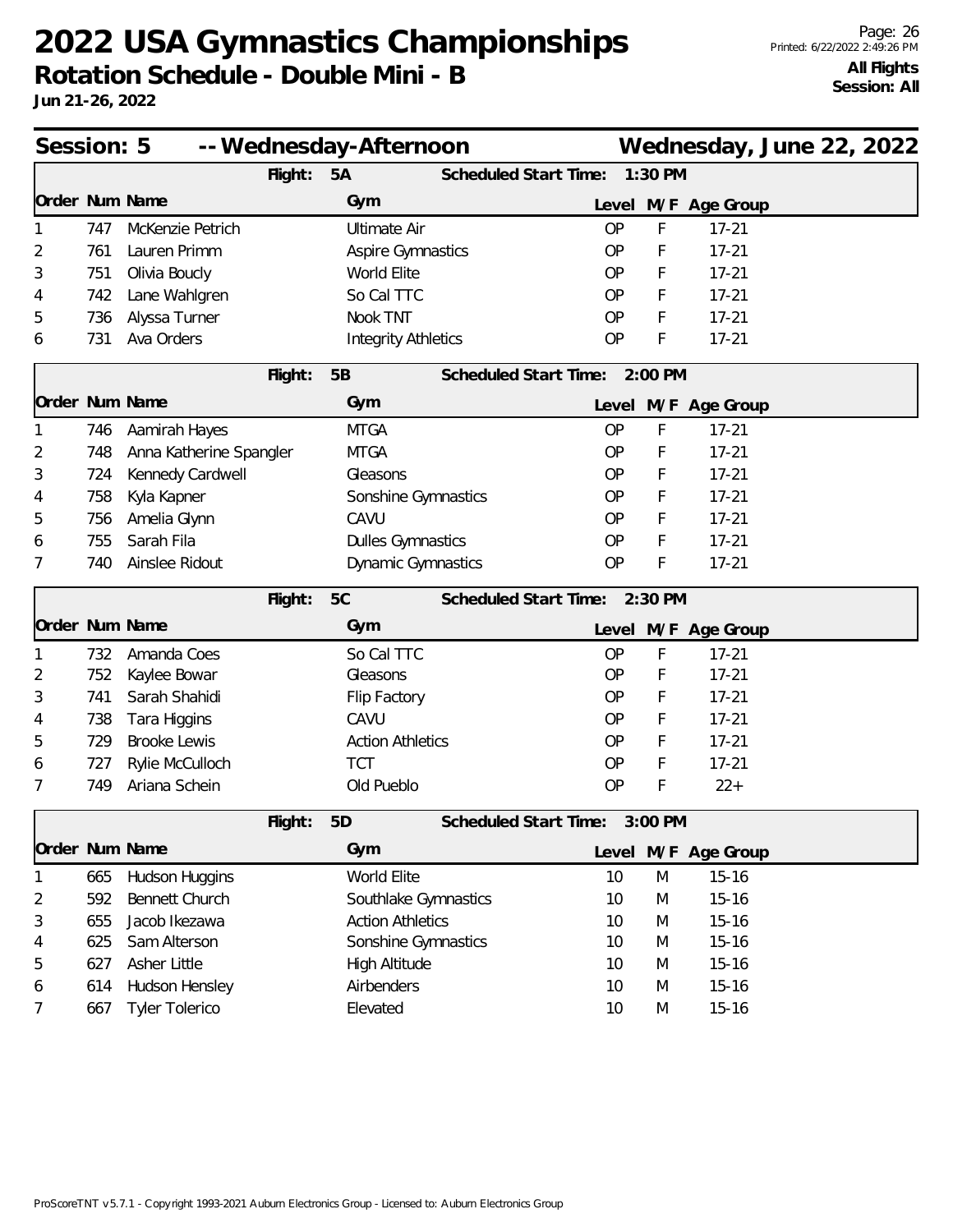| Session: 5     |     |                       | -- Wednesday-Afternoon |                         |  |                               |    |   | Wednesday, June 22, 2022 |  |
|----------------|-----|-----------------------|------------------------|-------------------------|--|-------------------------------|----|---|--------------------------|--|
|                |     |                       | Flight:                | 5E                      |  | Scheduled Start Time: 3:30 PM |    |   |                          |  |
| Order Num Name |     |                       |                        | Gym                     |  |                               |    |   | Level M/F Age Group      |  |
| $\mathbf{1}$   |     | 595 Samuel Sheyman    |                        | Tornado Sport Club      |  |                               | 10 | M | $15 - 16$                |  |
| 2              | 629 | Evan Zimbelman        |                        | NSAG-WI                 |  |                               | 10 | M | $15 - 16$                |  |
| 3              | 659 | Jack Stefan           |                        | Rays TnT                |  |                               | 10 | M | $15 - 16$                |  |
| 4              | 663 | Camden Weddle         |                        | <b>EWA Prosper</b>      |  |                               | 10 | M | $15 - 16$                |  |
| 5              | 657 | Koa Luu               |                        | <b>Stars Gymnastics</b> |  |                               | 10 | M | $15 - 16$                |  |
| 6              | 626 | Justin Booker-Kincaid |                        | Elite World             |  |                               | 10 | M | $15-16$                  |  |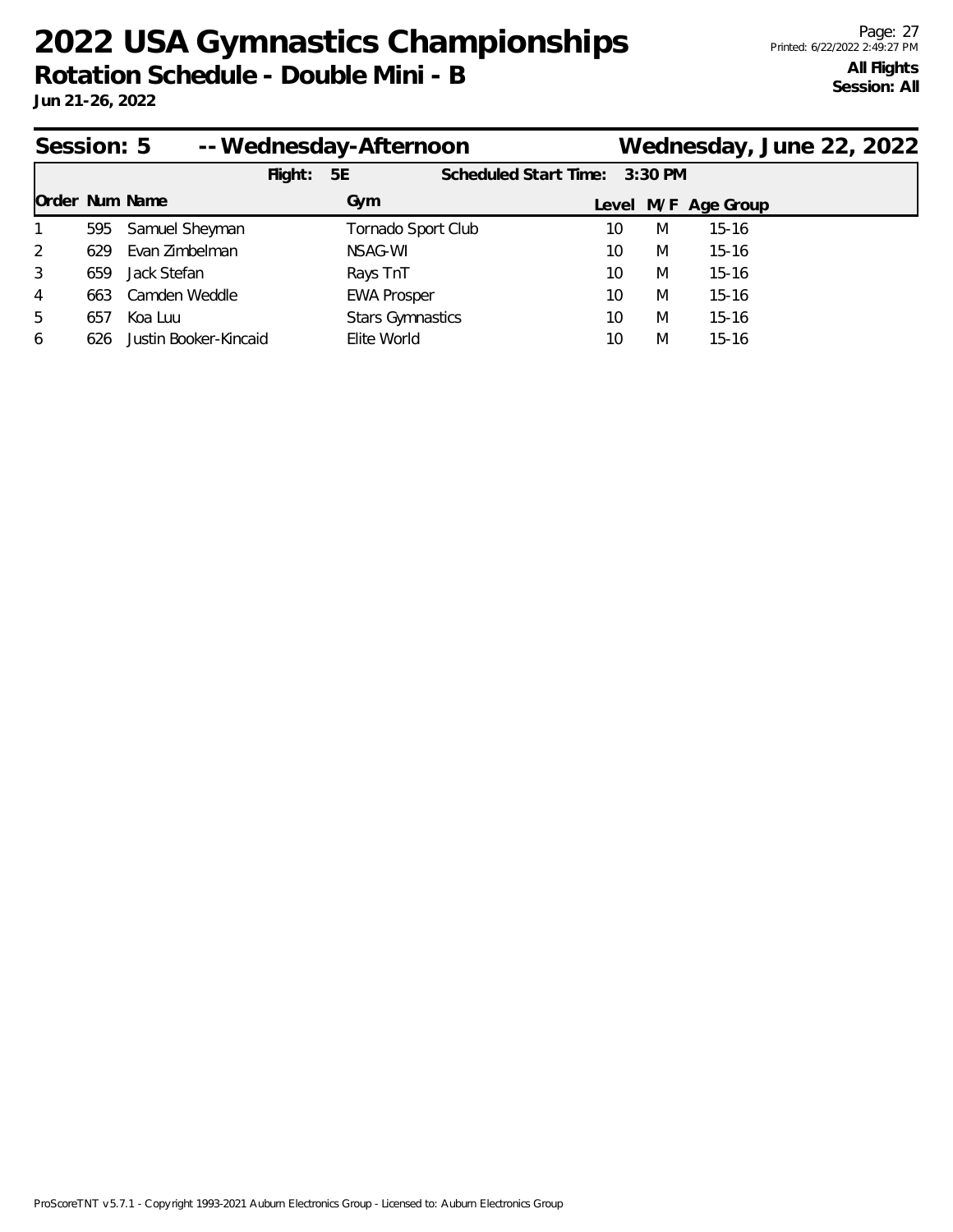| Session: 8     |     |                         | -- Thursday- Afternoon              |           |         |                     | Thursday, June 23, 2022 |
|----------------|-----|-------------------------|-------------------------------------|-----------|---------|---------------------|-------------------------|
|                |     | Flight:                 | 8D<br>Scheduled Start Time:         |           | 3:20 PM |                     |                         |
| Order Num Name |     |                         | Gym                                 |           |         | Level M/F Age Group |                         |
|                | 814 | Michael Sofia           | Flip Factory                        | <b>YE</b> | M       | $11 - 12$           |                         |
| 2              | 816 | Oliver Czekmany         | World Elite                         | <b>YE</b> | M       | $13 - 14$           |                         |
| 3              | 817 | Nate Erkert             | <b>High Energy</b>                  | <b>YE</b> | M       | $13 - 14$           |                         |
| 4              | 819 | Sebastian Ramberg       | World Elite                         | <b>YE</b> | M       | $13 - 14$           |                         |
| 5              | 820 | Mick Seyler             | Southlake Gymnastics                | <b>YE</b> | M       | $13 - 14$           |                         |
| 6              | 813 | Luke Todd               | Culp                                | YE        | M       | $13 - 14$           |                         |
| 7              | 809 | West Fowler             | PPG                                 | <b>YE</b> | M       | $13 - 14$           |                         |
| 8              | 815 | Joseph Borders          | Champions Westlake                  | YE        | M       | $13 - 14$           |                         |
|                |     | Flight:                 | 8E<br>Scheduled Start Time: 3:50 PM |           |         |                     |                         |
| Order Num Name |     |                         | Gym                                 |           |         | Level M/F Age Group |                         |
| 1              | 705 | <b>Blake Graham</b>     | All American                        | <b>JR</b> | F       | $15 - 16$           |                         |
| 2              | 707 | Rosalie Thongphay       | <b>USA Dynamites</b>                | <b>JR</b> | F       | $15 - 16$           |                         |
| 3              | 709 | Jackie Kent             | <b>ESCX</b>                         | JR        | F       | $15 - 16$           |                         |
| 4              | 711 | Samantha Breckenridge   | Kris Power Tumbling                 | JR        | F       | $15 - 16$           |                         |
| 5              | 714 | Leah Edelman            | <b>ETA</b>                          | JR        | F       | $15 - 16$           |                         |
| 6              | 717 | Hannah Leder            | <b>Integrity Athletics</b>          | <b>JR</b> | F       | $15 - 16$           |                         |
| 7              | 718 | Clara McNew             | <b>FOND</b>                         | JR        | F       | $15 - 16$           |                         |
| 8              | 719 | Isabella Pansano        | <b>Wcc</b>                          | JR        | F       | $15 - 16$           |                         |
| 9              | 720 | Jillian Jones-Pschirrer | Kris Power Tumbling                 | JR        | F       | $15 - 16$           |                         |
| 10             | 721 | <b>Emily Landers</b>    | <b>Top Star</b>                     | <b>JR</b> | F       | $15 - 16$           |                         |
|                |     | Flight:                 | 8F<br>Scheduled Start Time: 4:20 PM |           |         |                     |                         |
| Order Num Name |     |                         | Gym                                 |           |         | Level M/F Age Group |                         |
| 1              | 818 | Chandler Graham         | All American                        | YE        | F       | $13 - 14$           |                         |
| 2              | 811 | Skye Hawk               | Eagle Gymnastics TX                 | YE        | F       | $13 - 14$           |                         |
| 3              | 812 | Kennedi Roberts         | Southlake Gymnastics                | <b>YE</b> | F       | $13 - 14$           |                         |
| 4              | 810 | Annie Hansen            | <b>NSB</b>                          | YE        | F       | $13 - 14$           |                         |
| 5              | 808 | Lexie Danko             | World Elite                         | YE        | F       | $13 - 14$           |                         |